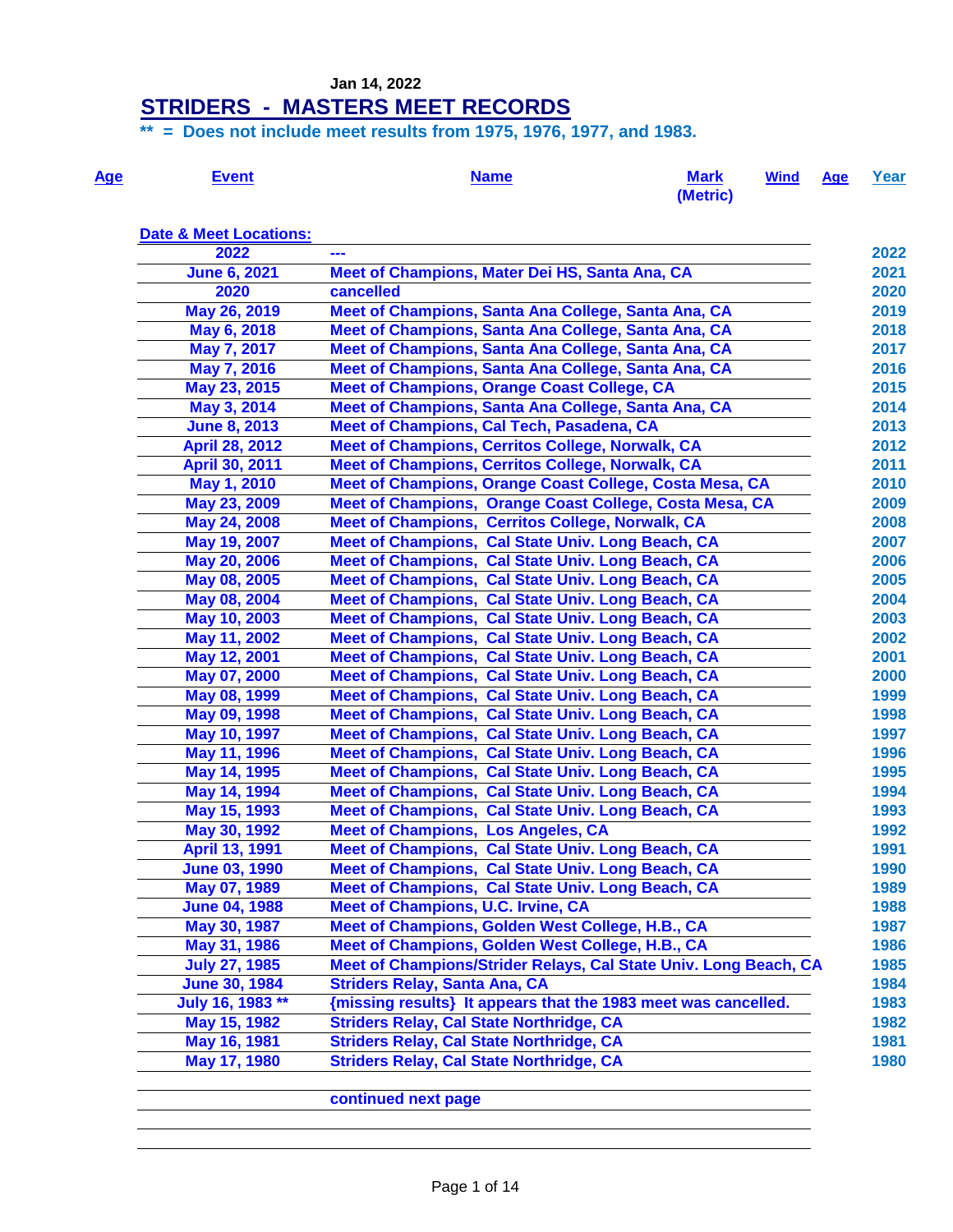**\*\* = Does not include meet results from 1975, 1976, 1977, and 1983.**

| <u>Age</u><br><b>Event</b>        | <b>Mark</b><br><b>Name</b><br>(Metric)                          | <b>Wind</b> | Age | Year |
|-----------------------------------|-----------------------------------------------------------------|-------------|-----|------|
|                                   |                                                                 |             |     |      |
| <b>Date &amp; Meet Locations:</b> |                                                                 |             |     |      |
| May 19, 1979                      | <b>Striders Relay, Cal Poly Pomona, CA</b>                      |             |     | 1979 |
| May 20, 1978                      | <b>Striders Relay, Cal Poly Pomona, CA</b>                      |             |     | 1978 |
| May 21, 1977 **                   | {missing results} Striders Relay, Cal Poly Pomona, CA           |             |     | 1977 |
| 1976 **                           | {missing results} Striders Relay                                |             |     | 1976 |
| April 19, 1975 **                 | (missing results) Striders Relay, Santa Monica City College, CA |             |     | 1975 |

**Thank you to National Masters News, SFVTC, and US MITT for providing past meet results.**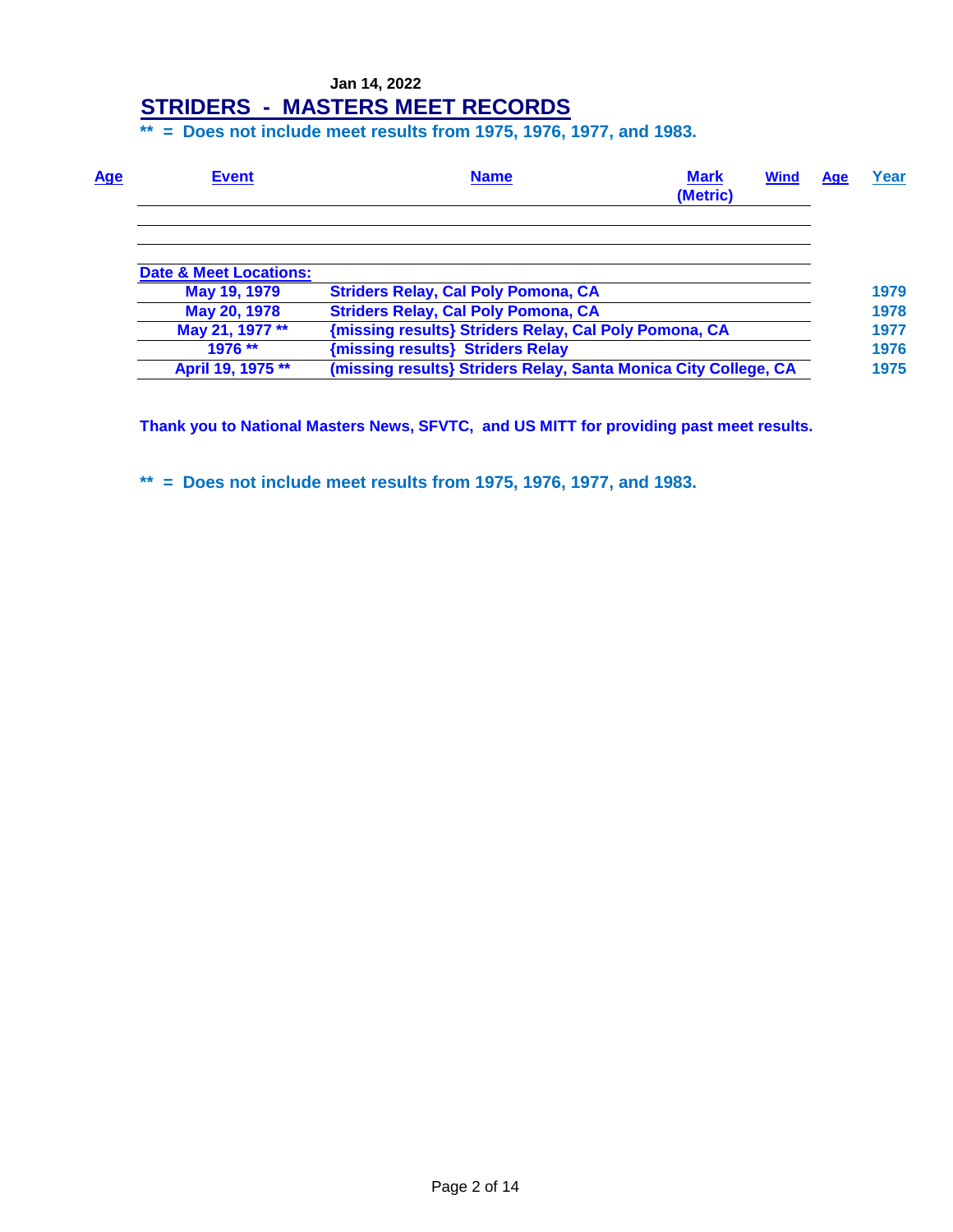### **STRIDERS - MASTERS MEET RECORDS**

| <b>Age</b> | <b>Event</b>                      | <b>Name</b>              | <b>Mark</b><br>(Metric) | <b>Wind</b> | Age                      | Year |
|------------|-----------------------------------|--------------------------|-------------------------|-------------|--------------------------|------|
| <b>M25</b> | <b>100 Meter Dash</b>             | <b>Stirley Jones</b>     | 11.18                   | 1.4         | 26                       | 2012 |
| <b>M25</b> | 200 Meter Dash                    | <b>Stirley Jones</b>     | 22.62                   | ---         | 25                       | 2011 |
| <b>M25</b> | <b>400 Meter Dash</b>             | <b>Keston Nelson</b>     | 47.91                   | ---         | 26                       | 2007 |
| <b>M25</b> | 800 Meter                         | <b>Andres Perezchica</b> | 1:49.52                 | ---         | 27                       | 2013 |
| <b>M25</b> | 1500 Meter                        | <b>Terrence Galusso</b>  | 4:22.07                 | ---         | 25                       | 2017 |
| <b>M25</b> | <b>3000 Meter</b>                 | <b>Emilio Perez</b>      | 9:15.89                 | ---         | 27                       | 2007 |
| <b>M25</b> | <b>5,000 Meter</b>                | <b>Jorge Jabez</b>       | 15:30.61                | ---         | 27                       | 2013 |
| <b>M25</b> | 110 M Hurdles (39")               | <b>Paige Irwin</b>       | 16.15                   | 0.0         | 25                       | 2014 |
| <b>M25</b> | LJ                                | <b>Kuba Wasowski</b>     | 5.65                    | ---         | 26                       | 2007 |
| <b>M25</b> | <b>DT</b>                         | <b>Sam Lightbody</b>     | 55.66                   | ---         | 26                       | 2007 |
|            |                                   |                          |                         |             |                          |      |
| <b>M30</b> | 100 Meter Dash                    | <b>Warren Spikes</b>     | 10.62                   | ---         | ---                      | 1981 |
| <b>M30</b> | <b>100 Meter Dash</b>             | <b>R. Williams</b>       | 10.4h                   | ---         | ---                      | 1990 |
| <b>M30</b> | 200 Meter Dash                    | <b>Antwon Dussett</b>    | 21.68                   | ---         | 31                       | 2007 |
| <b>M30</b> | <b>400 Meter Dash</b>             | <b>Ben Brown</b>         | 48.0h                   | ---         | ---                      | 1987 |
| <b>M30</b> | 400 Meter Dash                    | <b>Antwon Dussett</b>    | 48.28                   | ---         | 31                       | 2007 |
| <b>M30</b> | 800 Meter                         | <b>Myron Bernard</b>     | 1:56.12                 | ---         | 30                       | 2007 |
| <b>M30</b> | 1500 Meter                        | J. Garcia                | 4:06.3h                 | ---         | ---                      | 1987 |
| <b>M30</b> | <b>3000 Meter</b>                 | <b>Ruben Chappins</b>    | 8:38.8h                 | ---         | ---                      | 1982 |
| <b>M30</b> | <b>5,000 Meter</b>                | <b>S. Calderwood</b>     | 16:07.00                | ---         | ---                      | 1988 |
| <b>M30</b> | <b>110 M Hurdles (39")</b>        | <b>Nate Robinson</b>     | 14.1h                   |             | ---                      | 1984 |
| <b>M30</b> | 400 M Hurdles (36")               | <b>Perry McBride</b>     | 51.08                   | ---         | ---                      | 2006 |
| <b>M30</b> | 3000 M Steeple                    | <b>Kevin Denter</b>      | 10:59.5h                | ---         | ---                      | 1993 |
| <b>M30</b> | <b>HJ</b>                         | <b>Brain Stanton</b>     | 2.05                    | ---         | 34                       | 1995 |
| <b>M30</b> | LJ                                | <b>Richard Lewis</b>     | 6.79                    | ---         | ---                      | 1981 |
| <b>M30</b> | TJ                                | <b>Lavell Davenport</b>  | 14.48                   | ---         | ---                      | 1995 |
| <b>M30</b> | <b>PV</b>                         | <b>Bill Halverson</b>    | 4.88                    | ---         | ---                      | 1996 |
| <b>M30</b> | <b>SP</b>                         | <b>Mike Rainis</b>       | 16.27                   | ---         | 30                       | 2009 |
| <b>M30</b> | <b>DT</b>                         | <b>Dennis Umshler</b>    | 48.96                   | ---         | ---                      | 1986 |
| <b>M30</b> | $\overline{\mathsf{J}\mathsf{T}}$ | <b>Warren Wilke</b>      | 62.58                   | ---         | ---                      | 1981 |
| <b>M30</b> | HT                                | <b>Mike Deller</b>       | 45.05                   | ---         | ---                      | 1982 |
| <b>M30</b> | <b>WT</b>                         | <b>Richard Isner</b>     | 11.14                   | ---         | 30                       | 2008 |
| <b>M30</b> | Race Walk 5000 M                  | <b>L. Aviles</b>         | 31:30                   | ---         | ---                      | 1986 |
| <b>M35</b> | 100 Meter Dash                    | <b>Frank Strong</b>      | 10.80                   | ---         | ---                      | 1998 |
| <b>M35</b> | 200 Meter Dash                    | <b>Ben Brown</b>         | 22.10                   | $\sim$      | ---                      | 1989 |
| <b>M35</b> | 400 Meter Dash                    | <b>Kettrell Berry</b>    | 49.4h                   | ---         | $\overline{\phantom{a}}$ | 2002 |
| <b>M35</b> | 800 Meter                         | <b>Rafer Weaver</b>      | 1:55.32                 | ---         | 38                       | 2007 |
| <b>M35</b> | <b>1500 Meter</b>                 | <b>Nolan Shaheed</b>     | 4:04.8h                 | $\sim$      | 39                       | 1989 |
| <b>M35</b> | <b>3000 Meter</b>                 | <b>Jim Murphy</b>        | 9:13.1h                 | $\sim$      | ---                      | 1979 |
| <b>M35</b> | <b>5,000 Meter</b>                | <b>Dave Hunter</b>       | 15:40.00                | $\sim$      | $\sim$                   | 1988 |
| <b>M35</b> | <b>110 M Hurdles (39")</b>        | <b>Delario Robinson</b>  | 15.3h                   | ---         | ---                      | 1990 |
| <b>M35</b> | 110 M Hurdles (39")               | <b>Robert Spence</b>     | 15.3h                   | and a       | ---                      | 2003 |
| <b>M35</b> | 400 M Hurdles (36")               | <b>Aaron Lacy</b>        | 54.25                   | and a       | 36                       | 2007 |
| <b>M35</b> | 3000 M Steeple                    | <b>Tom Stuthard</b>      | 11:00.1h                | ---         | $\overline{\phantom{a}}$ | 1993 |
|            |                                   |                          |                         |             |                          |      |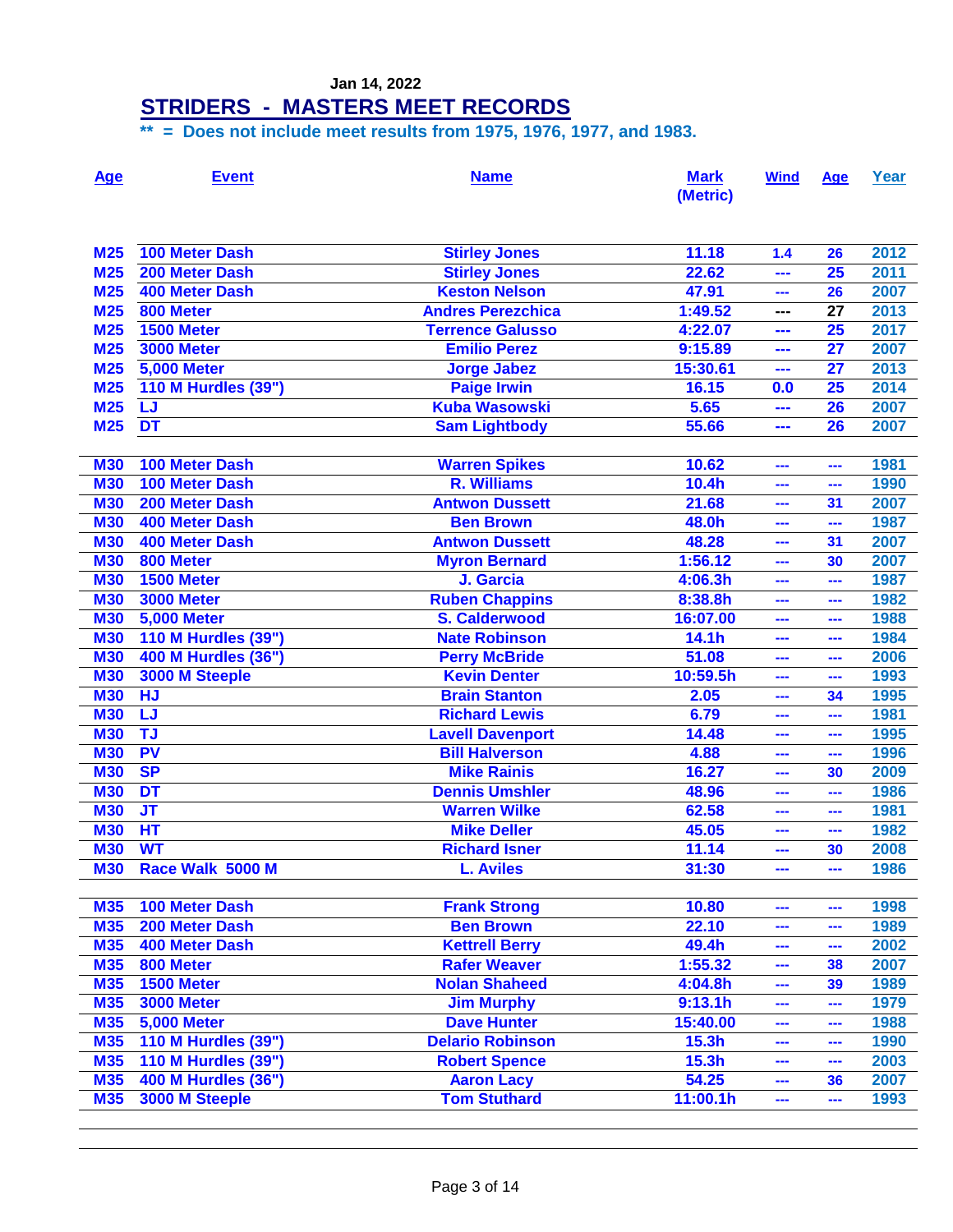#### **STRIDERS - MASTERS MEET RECORDS**

| Age        | <b>Event</b>               | <b>Name</b>                     | <b>Mark</b><br>(Metric) | <b>Wind</b> | Age           | Year |
|------------|----------------------------|---------------------------------|-------------------------|-------------|---------------|------|
| <b>M35</b> | <b>HJ</b>                  | <b>Jason Meisler</b>            | 2.05                    | ---         | ---           | 1990 |
| <b>M35</b> | LJ                         | <b>Roger Trujillo</b>           | 6.60                    | ---         |               | 1987 |
| <b>M35</b> | <b>TJ</b>                  | <b>Lavell Davenport</b>         | 14.94                   | ---         | ---           | 1997 |
| <b>M35</b> | <b>PV</b>                  | <b>Doug Sparks</b>              | 4.11                    | ---         | ---           | 1993 |
| <b>M35</b> | <b>SP</b>                  | <b>Frank Reilly</b>             | 15.81                   | ---         | ---           | 1984 |
| <b>M35</b> | <b>DT</b>                  | <b>Frank Reilly</b>             | 54.65                   | ---         | ---           | 1984 |
| <b>M35</b> | <b>JT</b>                  | <b>Tony Ciapelli</b>            | 61.26                   | ---         | ---           | 1992 |
| <b>M35</b> | <b>HT</b>                  | <b>Kyong Song</b>               | 51.96                   | ---         | ---           | 2000 |
| <b>M35</b> | <b>WT (35-Lb)</b>          | <b>Doug Parsons</b>             | 15.89                   | ---         | 37            | 2007 |
| <b>M35</b> | Race Walk 5000 M           | <b>Enrique Flores</b>           | 23:15                   | ---         | ---           | 1986 |
|            |                            |                                 |                         |             |               |      |
| <b>M40</b> | <b>100 Meter Dash</b>      | <b>Walt Butler</b>              | 10.7h                   | ---         | ---           | 1981 |
| <b>M40</b> | <b>100 Meter Dash</b>      | <b>Glenn Johnson</b>            | 11.06                   | ---         | ---           | 1991 |
| <b>M40</b> | <b>200 Meter Dash</b>      | <b>Ed Daniels</b>               | 21.9h                   | ---         | ---           | 2001 |
| <b>M40</b> | <b>400 Meter Dash</b>      | <b>Ed Daniels</b>               | 50.6h                   | ---         | ---           | 2001 |
| <b>M40</b> | 800 Meter                  | <b>Nolan Shaheed</b>            | 1:56.8h                 | ---         | 44            | 1994 |
| <b>M40</b> | 1500 Meter                 | <b>Daniel Barry</b>             | 4:11.03                 | ---         | ---           | 1997 |
| <b>M40</b> | <b>3000 Meter</b>          | <b>Christian Cushing-Murray</b> | 8:47.62                 | ---         | 41            | 2009 |
| <b>M40</b> | <b>5,000 Meter</b>         | <b>William Clark</b>            | 16:22.00                | ---         | ---           | 1988 |
| <b>M40</b> | <b>110 M Hurdles (39")</b> | <b>Walt Butler</b>              | 14.60                   | ---         | ---           | 1985 |
| <b>M40</b> | 400 M Hurdles (36")        | <b>Getulio Echeandia</b>        | 55.5h                   | ---         |               | 2006 |
| <b>M40</b> | 3000 M Steeple             | <b>Steve Myhro</b>              | 10:19.2h                | ---         | ---           | 1989 |
| <b>M40</b> | <b>HJ</b>                  | <b>Dwight Stones</b>            | 2.03                    | ---         | 40            | 1994 |
| <b>M40</b> | LJ                         | <b>Rufus Morris</b>             | 6.42                    | ---         | ---           | 1985 |
| <b>M40</b> | <b>TJ</b>                  | <b>Milan Tiff</b>               | 14.73                   | ---         | ---           | 1990 |
| <b>M40</b> | PV                         | <b>Bill Halverson</b>           | 4.99                    | ---         | ---           | 1999 |
| <b>M40</b> | <b>SP</b>                  | <b>Mike Nash</b>                | 14.54                   | ---         | ---           | 1992 |
| <b>M40</b> | <b>DT</b>                  | <b>Bob Humphreys</b>            | 48.02                   | ---         | ---           | 1981 |
| <b>M40</b> | <b>JT</b>                  | <b>Steve Jarvis</b>             | 51.71                   | ---         |               | 1989 |
| <b>M40</b> | HT                         | <b>Stu Thomson</b>              | 48.81                   | ---         | ---           | 1982 |
| <b>M40</b> | <b>WT</b>                  | J. Glinn                        | 11.40                   | ---         | ---           | 1986 |
| <b>M40</b> | Race Walk 5000 M           | <b>Art Grant</b>                | 25:19.40                | ---         | ---           | 1991 |
|            |                            |                                 |                         |             |               |      |
| <b>M45</b> | 100 Meter Dash             | <b>Willie Gault</b>             | 10.80                   | ---         | 45            | 2006 |
| <b>M45</b> | 200 Meter Dash             | <b>Willie Gault</b>             | 21.91                   | ---         | 45            | 2006 |
| <b>M45</b> | <b>400 Meter Dash</b>      | <b>Michael Sullivan</b>         | 52.43                   | ---         | 46            | 2007 |
| <b>M45</b> | 800 Meter                  | <b>Don Parker</b>               | 2:00.70                 | ---         | ---           | 1989 |
| <b>M45</b> | 1500 Meter                 | <b>George Cohen</b>             | 4:16.0h                 | ---         | ---           | 1985 |
| <b>M45</b> | <b>3000 Meter</b>          | <b>Peter Magill</b>             | 8:36.92                 | ---         | 46            | 2008 |
| <b>M45</b> | <b>5,000 Meter</b>         | <b>Frank Duarte</b>             | 16:08.0h                | ---         | $\frac{1}{2}$ | 1987 |
| <b>M45</b> | <b>110 M Hurdles (39")</b> | <b>Theo Viltz</b>               | 14.87                   | ---         | ---           | 1988 |
| <b>M45</b> | <b>400 M Hurdles (36")</b> | <b>Bill Knocke</b>              | 58.9h                   | ---         | ---           | 1987 |
| <b>M45</b> | 3000 M Steeple             | <b>Herman Castille</b>          | 12:03.80                | ---         | ---           | 1995 |
| <b>M45</b> | <b>HJ</b>                  | <b>Charlie Rader</b>            | 1.87                    | ---         | ---           | 1993 |
| <b>M45</b> | LJ                         | <b>Rufus Morris</b>             | 6.40                    | ---         | ---           | 1990 |
|            |                            |                                 |                         |             |               |      |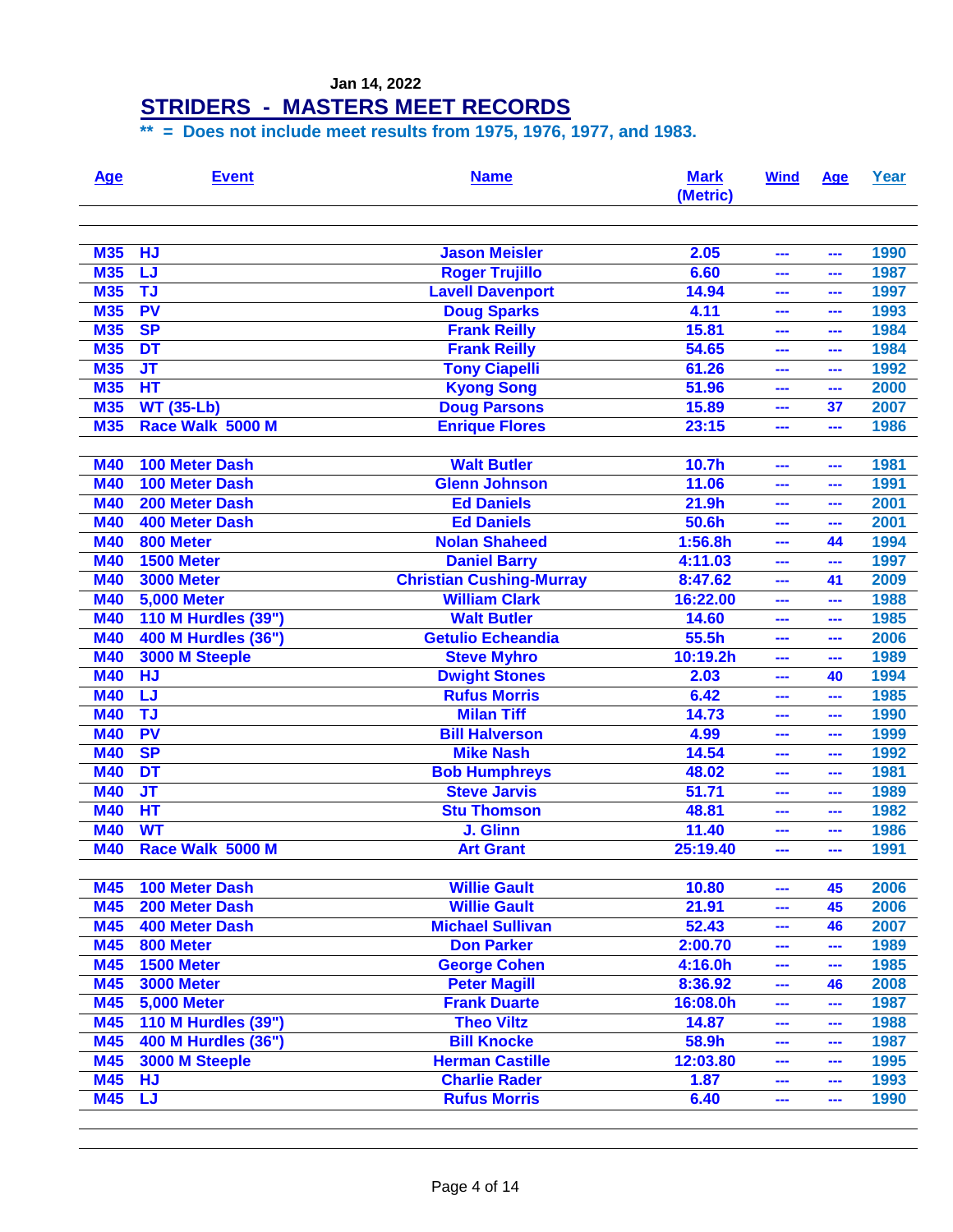### **STRIDERS - MASTERS MEET RECORDS**

| <u>Age</u> | <b>Event</b>               | <b>Name</b>               | <b>Mark</b><br>(Metric) | <b>Wind</b> | Age | Year |
|------------|----------------------------|---------------------------|-------------------------|-------------|-----|------|
| <b>M45</b> | <b>TJ</b>                  | <b>Lavell Davenport</b>   | 12.03                   | ---         | 49  | 2011 |
| <b>M45</b> | <b>PV</b>                  | <b>Charles Brown</b>      | 4.65                    | ---         | --- | 2002 |
| <b>M45</b> | <b>SP</b>                  | <b>Mike Nash</b>          | 14.31                   | ---         | --- | 1997 |
| <b>M45</b> | DT                         | <b>Lloyd Higgins</b>      | 51.25                   | ---         | --- | 1990 |
| <b>M45</b> | <b>JT</b>                  | <b>Larry Stuart</b>       | 67.48                   | ---         | 49  | 1987 |
| <b>M45</b> | HT                         | <b>Ken Jansson</b>        | 53.76                   | ---         | 49  | 2007 |
| <b>M45</b> | <b>WT (35-Lb)</b>          | <b>George Frenn</b>       | 14.90                   | ---         | 47  | 1989 |
| <b>M45</b> | Race Walk 5000 M           | <b>Jim Coots</b>          | 25:58                   |             | --- | 1986 |
|            |                            |                           |                         |             |     |      |
| <b>M50</b> | <b>100 Meter Dash</b>      | <b>Michael Sullivan</b>   | 11.62                   | ---         | 50  | 2011 |
| <b>M50</b> | 200 Meter Dash             | <b>Steve Robbins</b>      | 23.2 <sub>h</sub>       | ---         | --- | 1993 |
| <b>M50</b> | <b>400 Meter Dash</b>      | <b>Michael Sullivan</b>   | 51.73                   | ---         | 50  | 2011 |
| <b>M50</b> | 800 Meter                  | <b>Billy Schipper</b>     | 2:12.50                 | ---         | 51  | 2016 |
| <b>M50</b> | 1500 Meter                 | <b>George Cohen</b>       | 4:29.3h                 | ---         | --- | 1994 |
| <b>M50</b> | <b>3000 Meter</b>          | <b>Peter Magill</b>       | 8:57.97                 | ---         | 50  | 2012 |
| <b>M50</b> | <b>5,000 Meter</b>         | <b>Robert Culling</b>     | 18:56.3h                | ---         | --- | 1986 |
| <b>M50</b> | 100 M Hurdles (36")        | <b>Walt Butler</b>        | 13.5h                   | ---         | --- | 1992 |
| <b>M50</b> | <b>100 M Hurdles (36")</b> | <b>Walt Butler</b>        | 13.5h                   | ---         |     | 1993 |
| <b>M50</b> | 400 M Hurdles (33")        | <b>Bill Knocke</b>        | 1:03.24                 | ---         | --- | 1991 |
| <b>M50</b> | 3000 M Steeple             | <b>Dave Leaton</b>        | 12:07.1h                | ---         | --- | 1995 |
| <b>M50</b> | <b>HJ</b>                  | <b>Keith Nelson</b>       | 1.80                    | ---         | --- | 2005 |
| <b>M50</b> | <b>HJ</b>                  | <b>Peter Hlavin</b>       | 1.80                    | ---         | 51  | 2009 |
| <b>M50</b> | LJ                         | <b>Alvin Henry</b>        | 5.89                    | ---         | --- | 1988 |
| <b>M50</b> | <b>TJ</b>                  | <b>Willie Banks</b>       | 12.74                   | ---         | 51  | 2007 |
| <b>M50</b> | <b>PV</b>                  | <b>Charlie Brown</b>      | 4.40                    | ---         | 53  | 2009 |
| <b>M50</b> | <b>SP</b>                  | <b>George Ker</b>         | 15.50                   | ---         | --- | 1978 |
| <b>M50</b> | DT                         | <b>Parry O'Brien</b>      | 56.33                   | ---         | 53  | 1985 |
| <b>M50</b> | <b>JT</b>                  | <b>Joe Greenberg</b>      | 67.32                   | ---         | --- | 2001 |
| <b>M50</b> | HT                         | <b>Mike Deller</b>        | 49.32                   | ---         | --- | 2000 |
| <b>M50</b> | <b>WT</b>                  | <b>John Donnelly</b>      | 15.05                   | ---         | 52  | 2008 |
| <b>M50</b> | Race Walk 5000 M           | <b>Richard Oliver</b>     | 26:35.00                | ---         | --- | 1988 |
|            |                            |                           |                         |             |     |      |
| <b>M55</b> | 100 Meter Dash             | <b>Nick Newton</b>        | 11.80                   | ---         | 57  | 1991 |
| <b>M55</b> | 200 Meter Dash             | <b>Nick Newton</b>        | 25.01                   | ---         | 57  | 1991 |
| <b>M55</b> | <b>400 Meter Dash</b>      | <b>Bill Knocke</b>        | 56.73                   | ---         | --- | 1996 |
| <b>M55</b> | 800 Meter                  | <b>Nolan Shaheed</b>      | 2:07.60                 | ---         | 56  | 2006 |
| <b>M55</b> | 1500 Meter                 | <b>Nolan Shaheed</b>      | 4:23.17                 | ---         | 56  | 2006 |
| <b>M55</b> | <b>3000 Meter</b>          | <b>Brian Pilcher</b>      | 9:39.71                 | ---         | 55  | 2012 |
| <b>M55</b> | <b>5,000 Meter</b>         | <b>Pat Devine</b>         | 18:00.00                | ---         | --- | 1988 |
| <b>M55</b> | <b>100 M Hurdles (36")</b> | <b>Walt Butler</b>        | 14.92                   | ---         | --- | 1998 |
| <b>M55</b> | <b>400 M Hurdles (33")</b> | <b>Thaddeus Wilson Sr</b> | 1:09.17                 | ---         | 56  | 2007 |
| <b>M55</b> | 3000 M Steeple             | <b>John Cosgrove</b>      | 12:59.10                | ---         | --- | 1995 |
| <b>M55</b> | <b>HJ</b>                  | <b>Peter Hlavin</b>       | 1.70                    | ---         | 57  | 2015 |
| <b>M55</b> | <b>LJ</b>                  | <b>Kirk Bentz</b>         | 5.39                    | ---         | 55  | 2010 |
| <b>M55</b> | <b>TJ</b>                  | <b>Dave Jackson</b>       | 11.68                   | ---         | --- | 1990 |
|            |                            |                           |                         |             |     |      |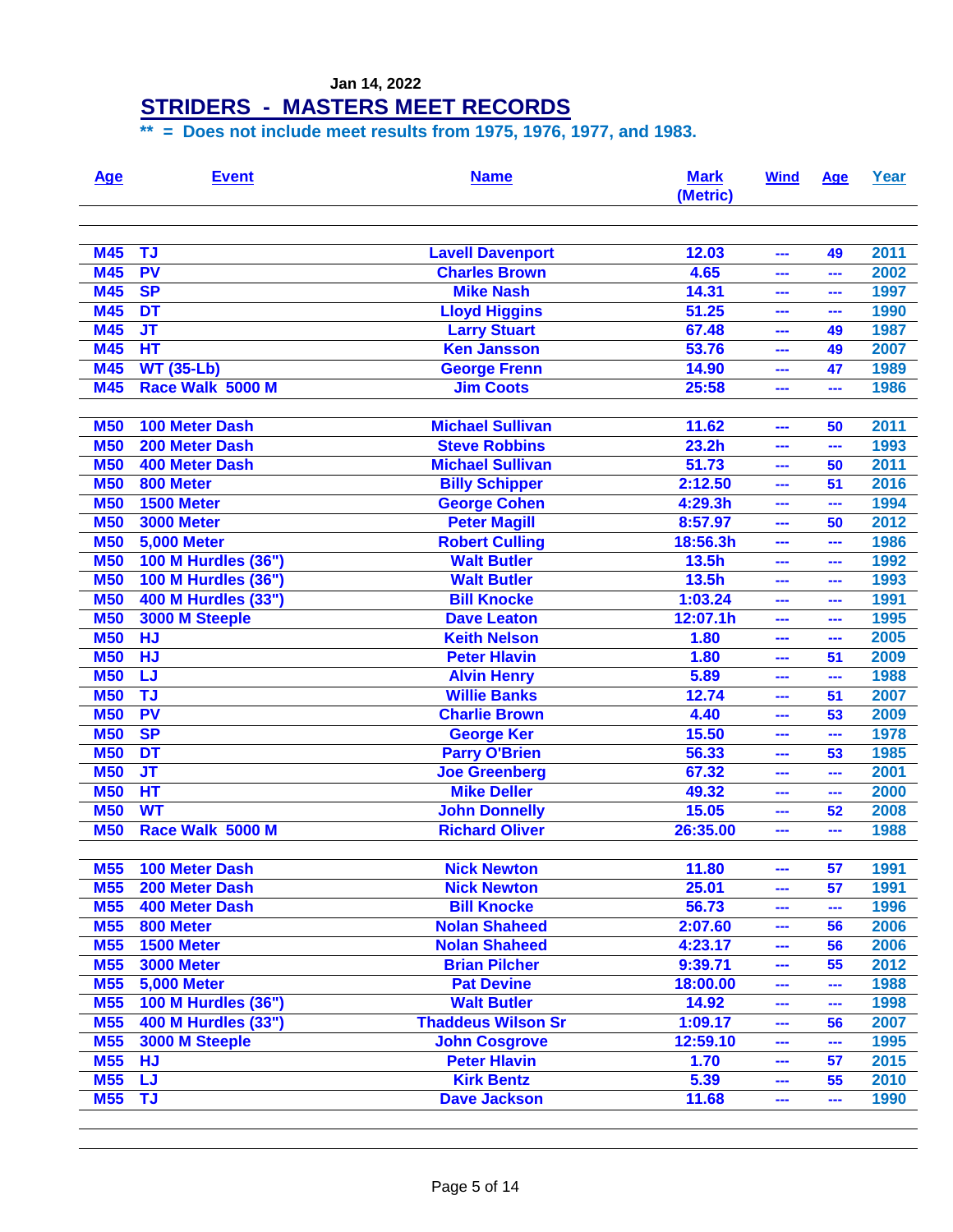#### **STRIDERS - MASTERS MEET RECORDS**

| <u>Age</u>               | <b>Event</b>                                             | <b>Name</b>                                    | <b>Mark</b><br>(Metric) | <b>Wind</b>  | Age       | Year         |
|--------------------------|----------------------------------------------------------|------------------------------------------------|-------------------------|--------------|-----------|--------------|
| <b>M55</b>               | <b>PV</b>                                                | <b>Tim McIntyre</b>                            | 4.15                    | ---          | 55        | 2016         |
| <b>M55</b>               | <b>SP</b>                                                | <b>Greg Stines</b>                             | 14.80                   | ---          | 55        | 2010         |
| <b>M55</b>               | <b>DT</b>                                                | <b>Parry O'Brien</b>                           | 47.59                   | ---          | 56        | 1988         |
| <b>M55</b>               | <b>JT</b>                                                | <b>Larry Stuart</b>                            | 63.72                   | ---          | 55        | 1993         |
| <b>M55</b>               | HT                                                       | <b>Stew Thomson</b>                            | 50.23                   | ---          | ---       | 1992         |
| <b>M55</b>               | <b>WT (25-Lb)</b>                                        | <b>Thomas Meyer</b>                            | 16.59                   | ---          | 55        | 2007         |
| <b>M55</b>               | Race Walk 5000 M                                         | <b>Bob Meador</b>                              | 27:33.90                | ---          | ---       | 1991         |
| <b>M60</b>               | <b>100 Meter Dash</b>                                    | <b>Damien Leake</b>                            | 12.07                   |              |           | 2013         |
| <b>M60</b>               | 200 Meter Dash                                           | <b>Harold Tolson</b>                           | 25.69                   | 1.6          | 60        | 1999         |
| <b>M60</b>               | <b>400 Meter Dash</b>                                    | <b>James Chinn</b>                             | 59.81                   | ---          | ---       | 2021         |
| <b>M60</b>               | 800 Meter                                                | <b>Nolan Shaheed</b>                           | 2:21.71                 | ---          | 62<br>64  | 2014         |
| <b>M60</b>               | 1500 Meter                                               | <b>Nolan Shaheed</b>                           | 4:24.00                 | ---          | 61        | 2011         |
| <b>M60</b>               | <b>3000 Meter</b>                                        | <b>Nolan Shaheed</b>                           | 9:49.76                 | ---<br>---   | 62        | 2012         |
| <b>M60</b>               | <b>5,000 Meter</b>                                       | <b>Ray Gill</b>                                | 20:11.7h                | ---          | ---       | 1989         |
| <b>M60</b>               |                                                          | <b>Thaddeus Wilson Sr</b>                      |                         |              | 61        | 2012         |
| <b>M60</b>               | <b>100 M Hurdles (33")</b><br><b>100 M Hurdles (33")</b> | <b>Thaddeus Wilson Sr</b>                      | 14.99<br>15.66          | ---<br>< 0.1 | 64        | 2015         |
| <b>M60</b>               | <b>300 M Hurdles (30")</b>                               | <b>Thaddeus Wilson Sr</b>                      | 46.53                   |              | 60        | 2011         |
|                          |                                                          |                                                |                         |              |           |              |
| <b>M60</b><br><b>M60</b> | 2000 M Steeple<br><b>HJ</b>                              | <b>Ted Oviatt</b><br><b>Phil Fehlen</b>        | 9:11.0h<br>1.68         | ---          | ---       | 1994<br>1998 |
|                          | LJ                                                       | <b>Tom Patsalis</b>                            |                         | ---          | ---<br>60 | 1982         |
| <b>M60</b>               | <b>TJ</b>                                                |                                                | 5.65<br>11.13           | ---          | 60        | 1982         |
| <b>M60</b><br><b>M60</b> | <b>PV</b>                                                | <b>Tom Patsalis</b>                            | 3.80                    | ---<br>---   | 60        | 2014         |
|                          | <b>SP</b>                                                | <b>Murray Mead</b>                             |                         |              |           |              |
| <b>M60</b><br><b>M60</b> | DT                                                       | <b>Quenton Torbert</b><br><b>Ronald Mickle</b> | 15.92                   | ---          | 61        | 2013<br>2001 |
| <b>M60</b>               | $\overline{\mathsf{J}\mathsf{T}}$                        |                                                | 51.08                   | ---          | ---       |              |
| <b>M60</b>               | HT                                                       | <b>Larry Stuart</b>                            | 65.18                   | ---          | 60        | 1998         |
| <b>M60</b>               | <b>WT</b>                                                | <b>F. Stewart Thompson</b>                     | 50.54                   | ---          | ---       | 1997<br>1987 |
| <b>M60</b>               | Race Walk 5000 M                                         | <b>Bill Bangert</b><br><b>Bob Meador</b>       | 13.46<br>29:55.7h       | ---          | ---       | 1994         |
|                          |                                                          |                                                |                         | ---          | ---       |              |
| <b>M65</b>               | <b>100 Meter Dash</b>                                    | <b>Damien Leake</b>                            | 12.40                   | 0.5          | 65        | 2018         |
| <b>M65</b>               | 200 Meter Dash                                           | <b>Steve Robbins</b>                           | 25.20                   | 1.2          | 65        | 2008         |
| <b>M65</b>               | <b>400 Meter Dash</b>                                    | <b>Matthew Pruitt</b>                          | 1:00.25                 | ---          | 65        | 2011         |
| <b>M65</b>               | 800 Meter                                                | <b>George Cohen</b>                            | 2:15.42                 | ---          | ---       | 2005         |
| <b>M65</b>               | 1500 Meter                                               | <b>Robert Culling</b>                          | 5:12.86                 | ---          | ---       | 1997         |
| <b>M65</b>               | <b>3000 Meter</b>                                        | <b>Pat Devine</b>                              | 11:49.5h                | ---          | ---       | 1994         |
| <b>M65</b>               | 100 M Hurdles (33")                                      | <b>Thaddeus Wilson Sr</b>                      | 16.32                   | 0.5          | 67        | 2018         |
| <b>M65</b>               | 300 M Hurdles (30")                                      | <b>Thaddeus Wilson Sr</b>                      | 51.60                   | ---          | 67        | 2018         |
| <b>M65</b>               | 2000 M Steeple                                           | <b>Robert Culling</b>                          | 8:09.98                 | ---          | ---       | 1998         |
| <b>M65</b>               | <b>HJ</b>                                                | <b>Charlie Rader</b>                           | 1.58                    | ---          | 68        | 2016         |
| <b>M65</b>               | LJ                                                       | <b>Tom Patsalis</b>                            | 5.14                    | ---          | 65        | 1987         |
| <b>M65</b>               | <b>TJ</b>                                                | <b>Dave Jackson</b>                            | 9.94                    | ---          | ---       | 1997         |
| <b>M65</b>               | PV                                                       | <b>David McLawhorn</b>                         | 3.10                    | ---          | 66        | 2021         |
| <b>M65</b>               | <b>SP</b>                                                | <b>Quenton Torbert</b>                         | 15.66                   | ---          | 65        | 2017         |
|                          |                                                          |                                                |                         |              |           |              |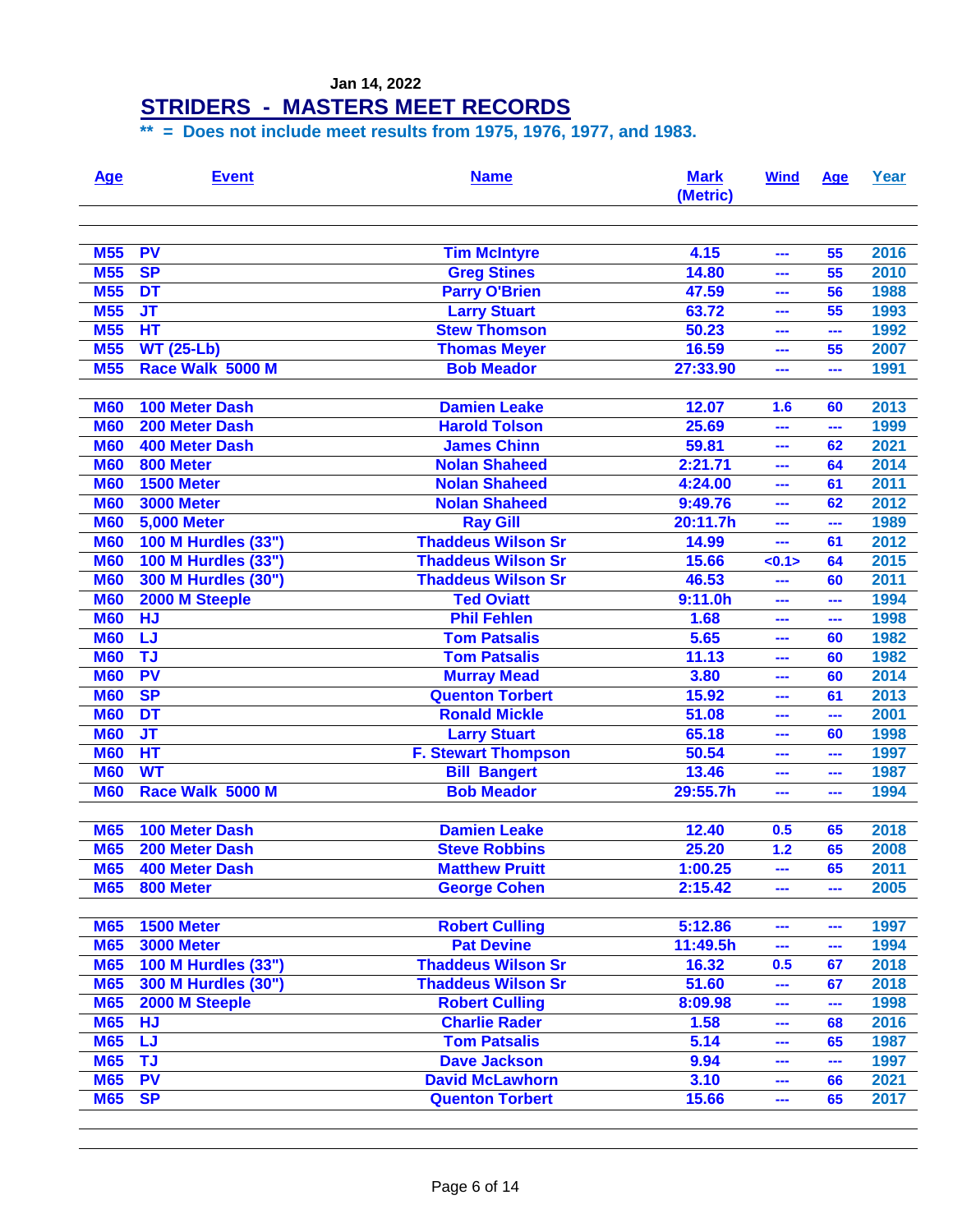#### **STRIDERS - MASTERS MEET RECORDS**

| <b>Age</b> | <b>Event</b>               | <b>Name</b>               | <b>Mark</b><br>(Metric) | <b>Wind</b> | <b>Age</b> | Year |
|------------|----------------------------|---------------------------|-------------------------|-------------|------------|------|
|            |                            |                           |                         |             |            |      |
| <b>M65</b> | <b>DT</b>                  | <b>Bob Humphreys</b>      | 46.90                   | ---         | ---        | 2001 |
| <b>M65</b> | <b>JT</b>                  | <b>Larry Stuart</b>       | 56.26                   | ---         | 65         | 2003 |
| <b>M65</b> | HT                         | <b>John Goldhammer</b>    | 56.48                   | ---         | 65         | 2019 |
| <b>M65</b> | <b>WT</b>                  | <b>John Goldhammer</b>    | 20.20                   | ---         | 65         | 2019 |
| <b>M65</b> | Race Walk 5000 M           | <b>John Kelly</b>         | 31:07.80                | ---         | ---        | 1998 |
| <b>M70</b> | <b>100 Meter Dash</b>      | <b>Roger Parnell</b>      | 13.85                   | 0.0         | 72         | 2021 |
| <b>M70</b> | 200 Meter Dash             | <b>Roger Parnell</b>      | 28.35                   | 0.0         | 70         | 2019 |
| <b>M70</b> | <b>400 Meter Dash</b>      | <b>Rodney Brown</b>       | 1:06.56                 | ---         | ---        | 1998 |
| <b>M70</b> | 800 Meter                  | <b>Frederick Lindsley</b> | 2:39.29                 | ---         | 71         | 2016 |
| <b>M70</b> | 1500 Meter                 | <b>James Selby</b>        | 5:52.0h                 | ---         | ---        | 2000 |
| <b>M70</b> | <b>3000 Meter</b>          | <b>Gunnar Linde</b>       | 12:06.87                | ---         | ---        | 1999 |
| <b>M70</b> | 80 M Hurdles (30")         | <b>Roger Parnell</b>      | 13.34                   | ---         | 70         | 2019 |
| <b>M70</b> | 300 M Hurdles (27")        | <b>Al Guidet</b>          | 54.60                   | ---         | ---        | 1989 |
| <b>M70</b> | 2000 M Steeple             | <b>Avery Bryant</b>       | 9:13.60                 | ---         |            | 1997 |
| <b>M70</b> | <b>HJ</b>                  | <b>Charlie Rader</b>      | 1.40                    | ---         | 73         | 2021 |
| <b>M70</b> | <b>HJ</b>                  | <b>James Goodreau</b>     | $1.\overline{40}$       | ---         | 70         | 2016 |
| <b>M70</b> | <b>HJ</b>                  | <b>Dave Perry</b>         | $1.\overline{40}$       | ---         | 72         | 2011 |
| <b>M70</b> | <b>HJ</b>                  | <b>Dave Perry</b>         | 1.40                    | ---         | 71         | 2010 |
| <b>M70</b> | LJ                         | <b>Roger Parnell</b>      | 4.94                    | ---         | 70         | 2019 |
| <b>M70</b> | TJ                         | <b>Tom Patsalis</b>       | 9.63                    | ---         | 70         | 1992 |
| <b>M70</b> | <b>PV</b>                  | <b>Carol Johnston</b>     | 2.89                    | ---         | ---        | 1985 |
| <b>M70</b> | <b>SP</b>                  | <b>Arnold Gaynor</b>      | 13.58                   | ---         | ---        | 1998 |
| <b>M70</b> | <b>DT</b>                  | <b>Larry Hart</b>         | 42.43                   | ---         | 70         | 2017 |
| <b>M70</b> | $J$ T                      | <b>William Morales</b>    | 47.85                   | ---         | ---        | 1987 |
| <b>M70</b> | HT                         | <b>Larry Hart</b>         | 55.48                   | ---         | 70         | 2017 |
| <b>M70</b> | <b>WT</b>                  | <b>Larry Hart</b>         | 16.12                   | ---         | 74         | 2021 |
| <b>M70</b> | Race Walk 5000 M           | <b>Richard Campbell</b>   | 31:33.00                | ---         | 71         | 2017 |
| <b>M75</b> | <b>100 Meter Dash</b>      | <b>Anthony Castro</b>     | 14.7h                   | ---         | ---        | 1986 |
| <b>M75</b> | <b>100 Meter Dash</b>      | <b>Thomas Pico</b>        | 15.5h                   | ---         |            | 2001 |
| <b>M75</b> | 200 Meter Dash             | <b>Don Cheeks</b>         | 30.84                   | ---         |            | 2006 |
| <b>M75</b> | <b>400 Meter Dash</b>      | <b>Rodney Brown</b>       | 1:12.1h                 | ---         | ---        | 2003 |
| <b>M75</b> | 800 Meter                  | <b>Jim Selby</b>          | 2:51.20                 | ---         | ---        | 2004 |
| <b>M75</b> | <b>1500 Meter</b>          | <b>James Selby</b>        | 6:13.20                 | ---         | ---        | 2004 |
| <b>M75</b> | <b>3000 Meter</b>          | <b>Gunnar Linde</b>       | 13:04.30                | ---         | ---        | 2004 |
| <b>M75</b> | 80 M Hurdles (30")         | <b>Bert Morrow</b>        | 17.6h                   | ---         | ---        | 1991 |
| <b>M75</b> | <b>300 M Hurdles (27")</b> | <b>Jessie Carrington</b>  | 1:02.57                 | ---         | 78         | 2014 |
| <b>M75</b> | <b>HJ</b>                  | <b>Bert Bergen</b>        | 1.30                    | ---         | 76         | 2014 |
| <b>M75</b> | <b>LJ</b>                  | <b>Dick Richards</b>      | 4.53                    | 2.0         | 75         | 2010 |
| <b>M75</b> | <b>TJ</b>                  | <b>Charles Mercurio</b>   | 7.91                    | ---         | ---        | 1996 |
| <b>M75</b> | <b>PV</b>                  | <b>Bud Held</b>           | 2.97                    | ---         | ---        | 2006 |
| <b>M75</b> | <b>SP</b>                  | <b>Arnie Gaynor</b>       | 12.57                   | ---         | 79         | 2007 |
| <b>M75</b> | <b>DT</b>                  | <b>Doug Tomlinson</b>     | 38.00                   | ---         | 75         | 2007 |
| <b>M75</b> | <b>JT</b>                  | <b>Juris Terauds</b>      | 34.44                   | ---         | 76         | 2013 |
|            |                            |                           |                         |             |            |      |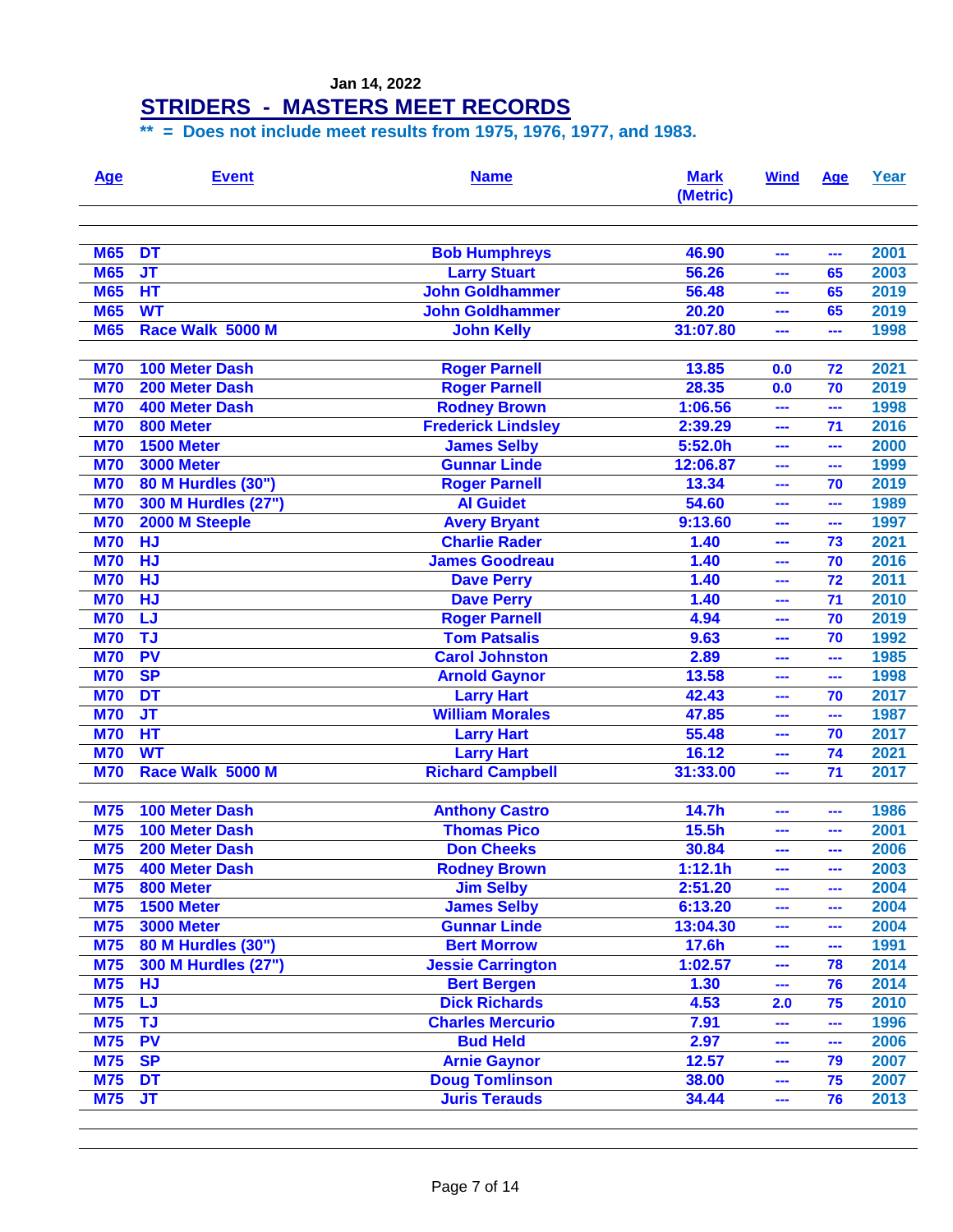| <u>Age</u>               | <b>Event</b>                  | <b>Name</b>                                | <b>Mark</b><br>(Metric) | <b>Wind</b> | Age       | Year         |
|--------------------------|-------------------------------|--------------------------------------------|-------------------------|-------------|-----------|--------------|
| <b>M75</b>               | HT                            | <b>Kio Song</b>                            | 36.52                   | ---         | ---       | 2000         |
| <b>M75</b>               | <b>WT</b>                     | <b>Ronald Widmer</b>                       | 9.76                    | ---         | 76        | 2019         |
| <b>M75</b>               | Race Walk 5000 M              | <b>Chesley Unruh</b>                       | 33:48                   | ---         | ---       | 1986         |
| <b>M80</b>               | <b>100 Meter Dash</b>         | <b>Frank Strouse</b>                       | 15.47                   | 0.6         | 80        | 2021         |
| <b>M80</b>               | 200 Meter Dash                | <b>Frank Strouse</b>                       | 32.43                   | 1.5         | ---       | 2021         |
| <b>M80</b>               | <b>400 Meter Dash</b>         | <b>Frank Strouse</b>                       | 1:21.94                 | ---         | 80        | 2021         |
| <b>M80</b>               | 800 Meter                     | <b>Al Escobosa</b>                         | 3:35.00                 | ---         | 80        | 2008         |
| <b>M80</b>               | 1500 Meter                    | <b>Vincent Malizia</b>                     | 7:40.40                 | ---         | ---       | 1998         |
| <b>M80</b>               | <b>3000 Meter</b>             | <b>Bob Koch</b>                            | 14:59.89                | ---         | 82        | 2009         |
| <b>M80</b>               | <b>80 M Hurdles</b>           | <b>Bert Morrow</b>                         | 18.4h                   | ---         | ---       | 1994         |
| <b>M80</b>               | <b>300 M Hurdles</b>          | <b>Bert Morrow</b>                         | 1:17.9h                 | ---         | ---       | 1994         |
| <b>M80</b>               | <b>HJ</b>                     | <b>John Dobroth</b>                        | 1.30                    | ---         | 80        | 2021         |
| <b>M80</b>               | LJ                            | <b>Tom Pico</b>                            | 2.88                    | ---         | ---       | 2003         |
| <b>M80</b>               | <b>TJ</b>                     | <b>Charles Mercurio</b>                    | 6.53                    | ---         | ---       | 2000         |
| <b>M80</b>               | <b>PV</b><br><b>SP</b>        | <b>Carol Johnston</b>                      | 2.43                    | ---         | ---       | 1992         |
| <b>M80</b><br><b>M80</b> | <b>DT</b>                     | <b>Arnie Gaynor</b><br><b>Ross Carter</b>  | 13.08<br>35.32          | ---<br>---  | 80<br>--- | 2008<br>1994 |
|                          | $J$ T                         |                                            | 30.03                   |             |           | 2004         |
| <b>M80</b><br><b>M80</b> | HT                            | <b>Ed Chynoweth</b>                        | 33.60                   | ---<br>---  | ---<br>80 | 2008         |
| <b>M80</b>               | <b>WT</b>                     | <b>Arnie Gaynor</b><br><b>Arnie Gaynor</b> | 13.70                   | ---         | 80        | 2008         |
| <b>M80</b>               | Race Walk 5000 M              | <b>Carlos Acosta</b>                       | 34:39.65                | ---         | 80        | 2014         |
|                          |                               |                                            |                         |             |           |              |
| <b>M85</b>               | <b>100 Meter Dash</b>         | <b>Al Escobosa</b>                         | 15.59                   | < 0.6       | 85        | 2013         |
| <b>M85</b>               | 100 Meter Dash                | <b>Anthony Castro</b>                      | 18.48                   | ---         | ---       | 1998         |
| <b>M85</b>               | 200 Meter Dash                | <b>Bert Morrow</b>                         | 39.85                   | ---         | ---       | 1998         |
| <b>M85</b>               | 80 M Hurdles (27")            | <b>Bert Morrow</b>                         | 19.46                   | ---         | ---       | 1998         |
| <b>M85</b>               | <b>3000 Meter</b>             | <b>Gunnar Linde</b>                        | 15:42.05                | ---         | 86        | 2015         |
| <b>M85</b>               | <b>HJ</b>                     | <b>Donald Leis</b>                         | 0.95                    | ---         | 85        | 2017         |
| <b>M85</b>               | <b>HJ</b>                     | <b>Donald Leis</b>                         | 0.95                    | ---         | 86        | 2018         |
| <b>M85</b>               | LJ                            | <b>Tom Patsalis</b>                        | 2.94                    | ---         | 86        | 2008         |
| <b>M85</b>               | <b>TJ</b>                     | <b>Tom Patsalis</b>                        | 6.75                    | ---         | 86        | 2008         |
| <b>M85</b>               | <b>SP</b>                     | <b>Joe Durrenberger</b>                    | 7.30                    | ---         | 86        | 2021         |
| <b>M85</b>               | <b>DT</b>                     | <b>Ken Carnine</b>                         | 26.61                   | ---         | ---       | 1994         |
| <b>M85</b>               | <b>JT</b>                     | <b>Ken Carnine</b>                         | 23.54                   | ---         | ---       | 1993         |
| <b>M85</b>               | HT                            | <b>Hugh Hackett</b>                        | 22.73                   | ---         | ---       | 2006         |
| <b>M85</b>               | <b>WT</b>                     | <b>Bob Messersmith</b>                     | 10.50                   | ---         | 88        | 2021         |
| <b>M90</b>               | 100 Meter Dash                | <b>Bert Morrow</b>                         | 21.9h                   | ---         | ---       | 2003         |
| <b>M90</b>               | 200 Meter Dash                | <b>Pete Allen</b>                          | 51.3h                   | ---         | ---       | 2003         |
| <b>M90</b>               | <b>3000 Meter</b>             | <b>Gunnar Linde</b>                        | 19:44.71                | ---         | 90        | 2019         |
| <b>M90</b>               | <b>80 M Hurdles (scissor)</b> | <b>Bert Morrow</b>                         | 23.9h                   | ---         | ---       | 2003         |
| <b>M90</b>               | <b>SP</b>                     | <b>Donald Roser</b>                        | 5.72                    | ---         | 90        | 2014         |
| <b>M90</b>               | <b>DT</b>                     | <b>Donald Roser</b>                        | 15.93                   | ---         | 91        | 2015         |
| <b>M90</b>               | <b>JT</b>                     | <b>Donald Roser</b>                        | 17.89                   | ---         | 91        | 2015         |
|                          |                               |                                            |                         |             |           |              |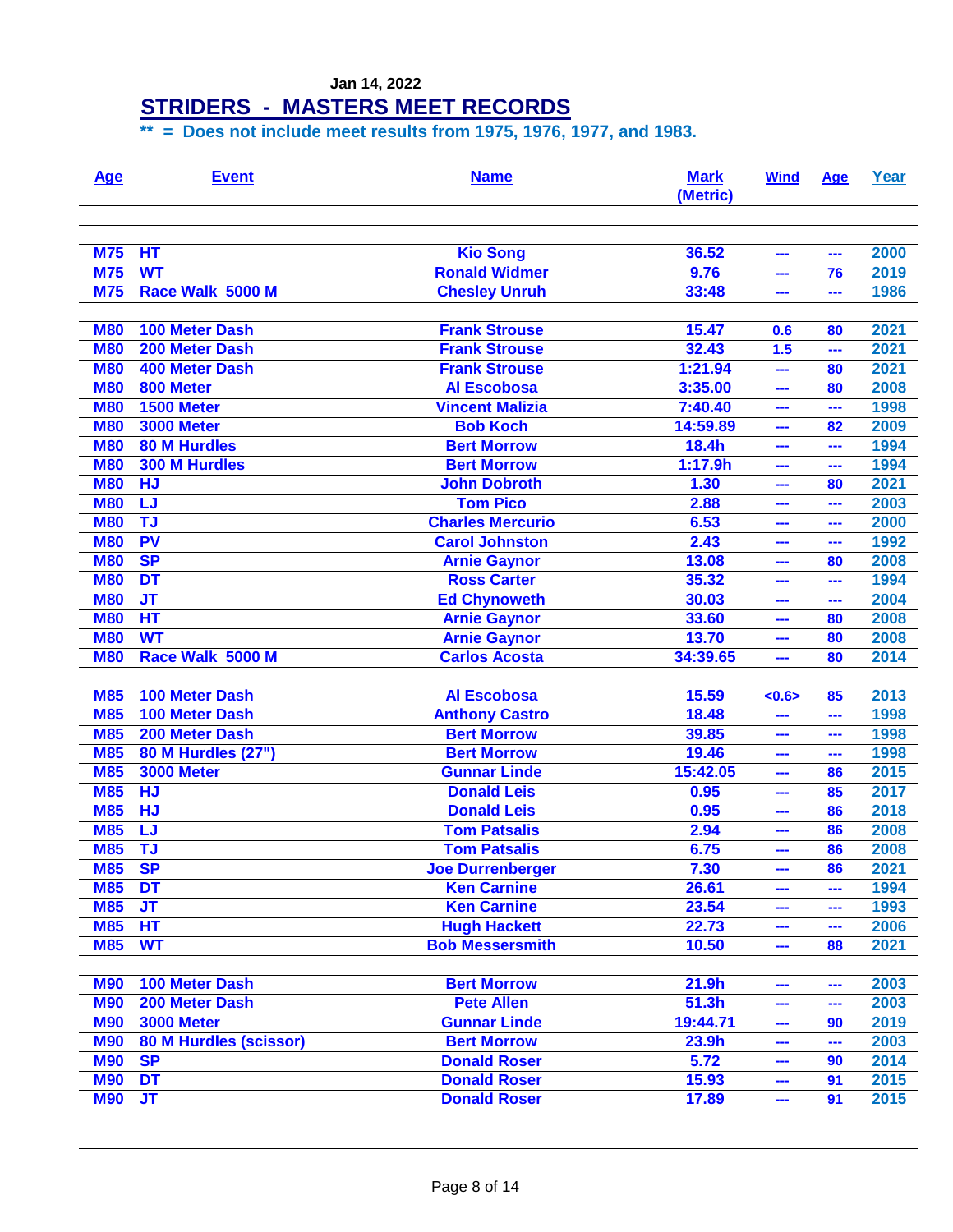| <u>Age</u>      | <b>Event</b>          | <b>Name</b>                   | <b>Mark</b><br>(Metric) | <b>Wind</b> | <u>Age</u>      | Year |
|-----------------|-----------------------|-------------------------------|-------------------------|-------------|-----------------|------|
| <b>W25</b>      | <b>100 Meter Dash</b> | <b>Melinda Smedley</b>        | 11.65                   | ---         | 26              | 2007 |
| <b>W25</b>      | 200 Meter Dash        | <b>Nicole Ireland</b>         | 23.47                   | ---         | 26              | 2007 |
| <b>W25</b>      | <b>400 Meter Dash</b> | <b>Natania Goldberg</b>       | 1:11.33                 | ---         | 29              | 2008 |
| <b>W25</b>      | 800 Meter             | <b>Kimberly Goildersleeve</b> | 2:09.99                 | ---         | 28              | 2009 |
| <b>W25</b>      | 1500 Meter            | <b>Lilli Gu</b>               | 5:04.07                 | ---         | 25              | 2013 |
| <b>W25</b>      | <b>3000 Meter</b>     | <b>Julian Budniak</b>         | 9:59.69                 |             | 26              | 2007 |
| W <sub>25</sub> | <b>5,000 Meter</b>    | <b>Brenda Martinez</b>        | 15:30.89                | ---         | 25              | 2013 |
| W <sub>25</sub> | <b>HJ</b>             | <b>Erin Aldrich</b>           | 1.88                    | ---         | 29              | 2007 |
| W <sub>25</sub> | <b>LJ</b>             | <b>Seun Augustus</b>          | 5.94                    | 1.5         | 29              | 2007 |
| W <sub>25</sub> | $H$ <sup>T</sup>      | <b>Rachel Young</b>           | 46.70                   | ---         | $\overline{25}$ | 2010 |
| <b>W25</b>      | Race Walk 5000 M      | <b>Jamie Fiddler</b>          | 35:07.37                | ---         | 26              | 2016 |
|                 |                       |                               |                         |             |                 |      |
| <b>W30</b>      | <b>100 Meter Dash</b> | <b>Juanda Honore</b>          | 12.3 <sub>h</sub>       | ---         | $\sim$          | 1990 |
| <b>W30</b>      | 200 Meter Dash        | <b>Michele Cavetra</b>        | 25.67                   | ---         | 32              | 2007 |
| <b>W30</b>      | <b>400 Meter Dash</b> | <b>Tilita Lutterloh</b>       | 1:00.32                 | ---         | 32              | 2013 |
| <b>W30</b>      | 800 Meter             | <b>Jennifer Heaton</b>        | 2:24.5h                 | ---         | ---             | 1994 |
| <b>W30</b>      | 1500 Meter            | <b>K. Cunningham</b>          | 4:45.40                 | ---         | ---             | 1988 |
| <b>W30</b>      | <b>3000 Meter</b>     | <b>Heather McCallum</b>       | 13:36.82                | ---         | 32              | 2016 |
| <b>W30</b>      | 2000 M Steeple        | <b>Pam Widmann</b>            | 9:41.8h                 | ---         | ---             | 1993 |
| <b>W30</b>      | <b>HJ</b>             | <b>Lisa Riech</b>             | 1.73                    | ---         | ---             | 2001 |
| <b>W30</b>      | LJ                    | <b>Kimiko Nakatake</b>        | 4.80                    | ---         |                 | 2005 |
| <b>W30</b>      | <b>TJ</b>             | <b>Kimiko Nakatake</b>        | 9.93                    | ---         | ---             | 2005 |
| <b>W30</b>      | <b>PV</b>             | <b>Sue DiMarco</b>            | 3.05                    | ---         |                 | 1995 |
| <b>W30</b>      | <b>SP</b>             | <b>Pat Shaw</b>               | 12.38                   | ---         |                 | 2001 |
| <b>W30</b>      | <b>DT</b>             | <b>Janet Wilson</b>           | 46.63                   | ---         | ---             | 1986 |
| <b>W30</b>      | $J$ T                 | <b>Linn Dunton</b>            | 43.33                   | ---         | ---             | 1988 |
| <b>W30</b>      | $H$ <sup>T</sup>      | H. White                      | 17.85                   | ---         | ---             | 1986 |
| <b>W30</b>      | Race Walk 5000 M      |                               |                         | ---         | ---             |      |
|                 |                       |                               |                         |             |                 |      |
| <b>W35</b>      | <b>100 Meter Dash</b> | <b>Dena Birade</b>            | 12.43                   | ---         | 35              | 2007 |
| <b>W35</b>      | 200 Meter Dash        | <b>Dena Birade</b>            | 25.92                   | 1.3         | 36              | 2008 |
| <b>W35</b>      | <b>400 Meter Dash</b> | <b>Mary Lou Johnson</b>       | 1:00.64                 | ---         | 38              | 2013 |
| <b>W35</b>      | 800 Meter             | <b>Christol McDonald</b>      | 2:12.85                 | ---         | 36              | 2009 |
| <b>W35</b>      | 1500 Meter            | <b>Jacqueline Hansen</b>      | 4:48.4h                 | ---         | 38              | 1987 |
| <b>W35</b>      | <b>3000 Meter</b>     | <b>Tanya Lerch</b>            | 10:57.57                | ---         | 37              | 2021 |
| <b>W35</b>      | <b>400 M Hurdles</b>  | <b>Donna Nielson</b>          | 1:11.04                 | ---         | $\frac{1}{2}$   | 1995 |
| W35             | <b>HJ</b>             | <b>Lori Albright</b>          | 1.64                    | ---         | 36              | 2009 |
| <b>W35</b>      | <b>LJ</b>             | <b>Natalia Gaerlan</b>        | 4.87                    | ---         | ---             | 2017 |
| <b>W35</b>      | <b>TJ</b>             | <b>Allison Cowdell</b>        | 10.42                   | ---         | 36              | 2008 |
| <b>W35</b>      | <b>PV</b>             | <b>Sue DiMarco</b>            | 3.25                    | ---         | ---             | 1998 |
| <b>W35</b>      | <b>SP</b>             | <b>Janet Wilson</b>           | 10.70                   | ---         | $\frac{1}{2}$   | 1991 |
| <b>W35</b>      | <b>DT</b>             | <b>Allison Cowdell</b>        | 44.82                   | ---         | 36              | 2008 |
| <b>W35</b>      | <b>JT</b>             | <b>Jennifer Stary</b>         | 40.60                   | ---         | ---             | 1994 |
| <b>W35</b>      | HT                    | <b>Trinidad Nelson</b>        | 13.52                   |             | 39              | 2009 |
|                 | <b>WT</b>             | <b>Trinidad Nelson</b>        |                         | ---         |                 |      |
| <b>W35</b>      |                       |                               | 3.63                    | ---         | 39              | 2009 |
| <b>W35</b>      | Race Walk 5000 M      | <b>Jeanne Formosa</b>         | 28:14.80                | ---         | 38              | 2015 |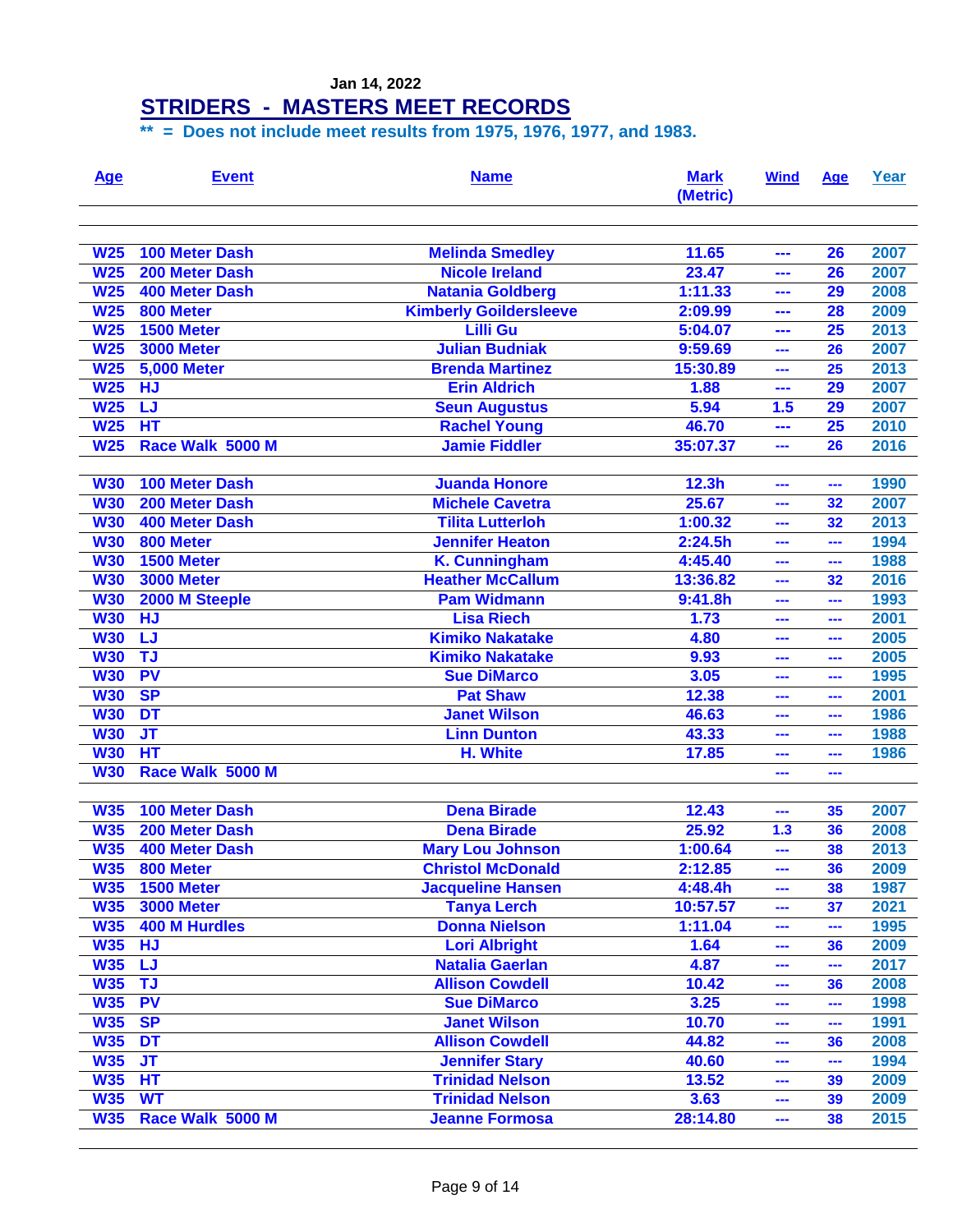| <u>Age</u>      | <b>Event</b>          | <b>Name</b>                        | <b>Mark</b><br>(Metric) | <b>Wind</b> | Age | Year |
|-----------------|-----------------------|------------------------------------|-------------------------|-------------|-----|------|
| <b>W40</b>      | <b>100 Meter Dash</b> | <b>Phil Raschker</b>               | 12.29                   | ---         | 41  | 1988 |
| <b>W40</b>      | 200 Meter Dash        | <b>Phil Raschker</b>               | 26.29                   | ---         | 41  | 1988 |
| <b>W40</b>      | 200 Meter Dash        | <b>Monica Brant</b>                | 26.29                   | 1.9         | 41  | 2012 |
| <b>W40</b>      | <b>400 Meter Dash</b> | <b>Jai Black</b>                   | 59.49                   | ---         | --- | 2006 |
| <b>W40</b>      | 800 Meter             | <b>Diane Heil</b>                  | 2:18.6h                 | ---         | --- | 2000 |
| <b>W40</b>      | 1500 Meter            | <b>Marie Murphy</b>                | 4:56.46                 | ---         | 40  | 1999 |
| <b>W40</b>      | <b>3000 Meter</b>     | <b>Cambria Wu</b>                  | 11:05.95                | ---         | 42  | 2021 |
| <b>W40</b>      | <b>5,000 Meter</b>    | <b>Molly Thayer</b>                | 19:27.0h                | ---         | 44  | 1987 |
| <b>W40</b>      | 80 M Hurdles (30")    | <b>Phil Raschker</b>               | 12.04                   | ---         | 41  | 1988 |
| <b>W40</b>      | 80 M Hurdles (30")    | <b>Anna Wlodarczyk</b>             | 11.8h                   | ---         | 41  | 1992 |
| <b>W40</b>      | 400 M Hurdles (30")   | <b>Tina Bowman (Stough)</b>        | 1:12.07                 | ---         | --- | 1995 |
| <b>W40</b>      | <b>HJ</b>             | Annelies Steekelenburg ('90 & '92) | 1.52                    | ---         | --- | 1990 |
| <b>W40</b>      | <b>HJ</b>             | <b>Clare Look-Jaeger</b>           | 1.60                    | ---         | 44  | 2011 |
| <b>W40</b>      | LJ                    | <b>Anna Wlodarczyk</b>             | 5.34                    | ---         | 41  | 1992 |
| <b>W40</b>      | <b>TJ</b>             | <b>Phil Raschker</b>               | 10.46                   | ---         | --- | 1988 |
| <b>W40</b>      | <b>SP</b>             | <b>Pat Shaw</b>                    | 13.19                   | ---         | --- | 2005 |
| <b>W40</b>      | DT                    | <b>Janet Wilson</b>                | 42.64                   | ---         | --- | 1993 |
| <b>W40</b>      | $J$ T                 | <b>Claudette Fabian</b>            | 36.86                   | ---         | --- | 2005 |
| <b>W40</b>      | $H$ <sup>T</sup>      | <b>Trinidad Nelson</b>             | 23.13                   | ---         | 43  | 2014 |
| <b>W40</b>      | <b>WT</b>             | <b>Trinidad Nelson</b>             | 6.86                    | ---         | 40  | 2010 |
| <b>W40</b>      | Race Walk 5000 M      | <b>Susan Armenta</b>               | 28:10.91                | ---         | 42  | 2016 |
|                 |                       |                                    |                         |             |     |      |
| <b>W45</b>      | <b>100 Meter Dash</b> | <b>Darmesha Watkins</b>            | 13.60                   | 1.0         | 45  | 2018 |
| <b>W45</b>      | 200 Meter Dash        | <b>Jai Black</b>                   | 27.22                   | < 0.8       | 46  | 2009 |
| <b>W45</b>      | <b>400 Meter Dash</b> | <b>Jai Black</b>                   | 58.71                   | ---         | 46  | 2009 |
| <b>W45</b>      | 800 Meter             | <b>Chris Gentile</b>               | 2:24.67                 | ---         | 45  | 2015 |
| <b>W45</b>      | 1500 Meter            | <b>Kathy Looney</b>                | 4:59.8h                 | ---         | --- | 1990 |
| <b>W45</b>      | <b>3000 Meter</b>     | <b>Chris Gentile</b>               | 11:28.51                | ---         | 45  | 2015 |
| <b>W45</b>      | 80 M Hurdles (30")    | <b>Caren Ware</b>                  | 14.16                   | ---         | 45  | 2008 |
| <b>W45</b>      | 400 M Hurdles (30")   | <b>Elizabeth Mondoy</b>            | 1:28.7h                 | ---         | --- | 2003 |
| <b>W45</b>      | 2000 M Steeple        | <b>Nancy Cochrane</b>              | 11:35.7h                | ---         |     | 2001 |
| <b>W45</b>      | <b>HJ</b>             | <b>Annelies Steekelenburg</b>      | 1.52                    | ---         |     | 1995 |
| W <sub>45</sub> | LJ                    | <b>Christel Donley (Miller)</b>    | 4.34                    | ---         | --- | 1982 |
| <b>W45</b>      | <b>TJ</b>             | <b>Barbara Stratton</b>            | 7.34                    | ---         | --- | 1994 |
| <b>W45</b>      | <b>SP</b>             | <b>Pat Shaw</b>                    | 12.19                   | ---         | 49  | 2010 |
| <b>W45</b>      | <b>DT</b>             | <b>Joan Stratton</b>               | 31.40                   | ---         | --- | 2001 |
| <b>W45</b>      | <b>JT</b>             | <b>Joan Stratton</b>               | 34.10                   | ---         | --- | 2001 |
| <b>W45</b>      | Race Walk 5000 M      | <b>Donna Cunningham</b>            | 28:48.2                 | ---         | --- | 1993 |
|                 |                       |                                    |                         |             |     |      |
| <b>W50</b>      | 100 Meter Dash        | <b>Joy Upshaw</b>                  | 13.22                   | 1.6         | 53  | 2014 |
| <b>W50</b>      | <b>100 Meter Dash</b> | <b>Anna Wlodarczyk</b>             | 13.0h                   | ---         | 51  | 2002 |
| <b>W50</b>      | 200 Meter Dash        | <b>Colleen Barney</b>              | 27.19                   | 1.5         | 50  | 2017 |
| <b>W50</b>      | <b>400 Meter Dash</b> | <b>Irene Obera</b>                 | 1:07.9h                 | ---         | --- | 1987 |
| <b>W50</b>      | 800 Meter             | <b>Yvette LaVigne</b>              | 2:37.2h                 | ---         | --- | 1992 |
| <b>W50</b>      | <b>1500 Meter</b>     | <b>Debbie Lee</b>                  | 5:20.23                 | ---         | 52  | 2009 |
|                 |                       |                                    |                         |             |     |      |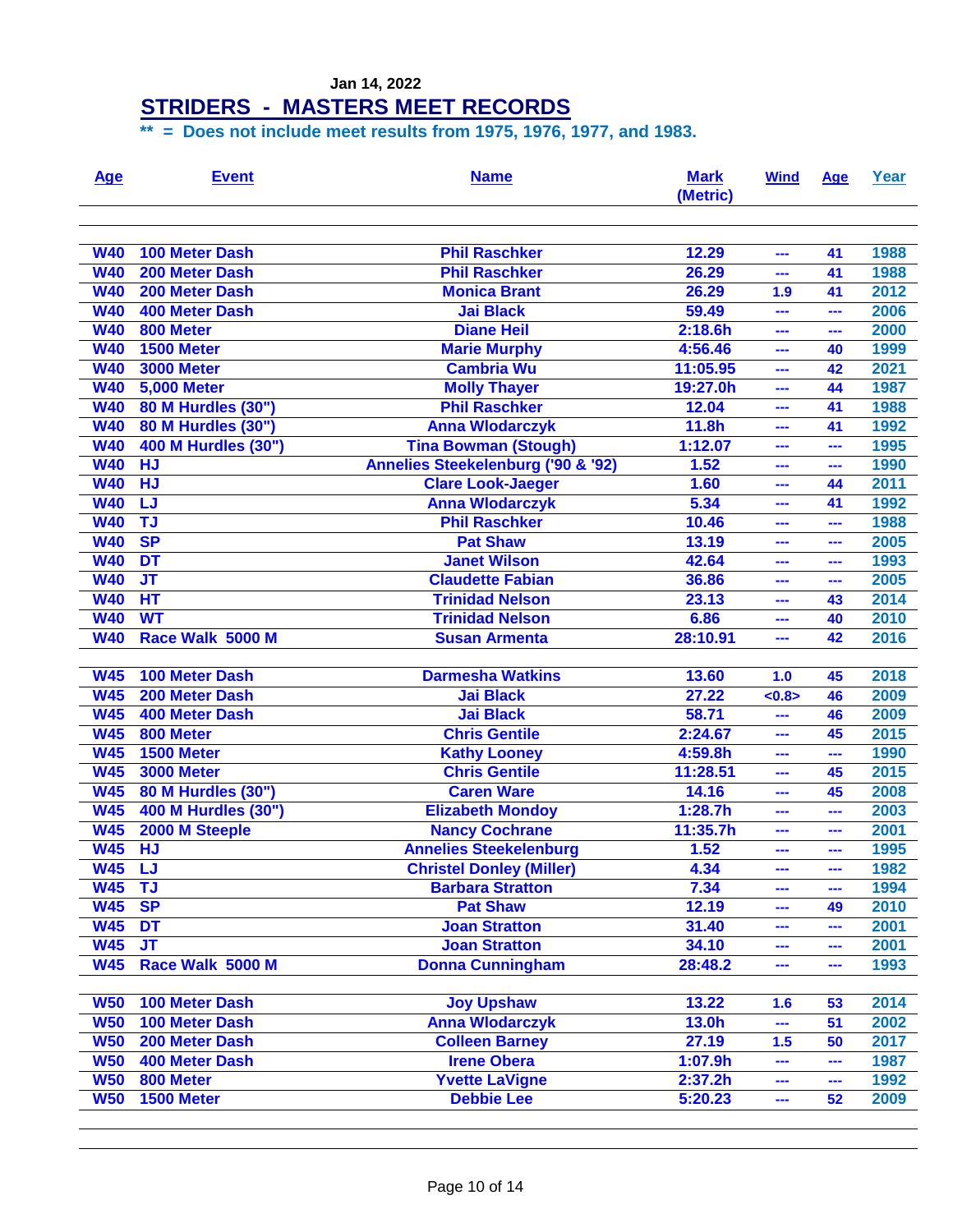| <u>Age</u>      | <b>Event</b>              | <b>Name</b>                           | <b>Mark</b><br>(Metric) | <b>Wind</b> | Age | Year |
|-----------------|---------------------------|---------------------------------------|-------------------------|-------------|-----|------|
|                 |                           |                                       |                         |             |     |      |
| <b>W50</b>      | <b>3000 Meter</b>         | <b>Elizabeth Guerrini</b>             | 11:28.72                | ---         | 52  | 2021 |
| <b>W50</b>      | <b>80 M Hurdles</b>       | <b>Joy Upshaw</b>                     | 12.92                   | 1.2         | 53  | 2014 |
| <b>W50</b>      | <b>80 M Hurdles (30")</b> | <b>Anna Wlodarczyk</b>                | 12.9h                   | ---         | 51  | 2002 |
| <b>W50</b>      | 300 M Hurdles (30")       | <b>Tina Bowman (Stough)</b>           | 51.9h                   | ---         | --- | 2003 |
| <b>W50</b>      | 2000 M Steeple            | <b>Bigalita Egger</b>                 | 10:17.0h                | ---         | --- | 1993 |
| <b>W50</b>      | <b>HJ</b>                 | <b>Sue McDonald</b>                   | 1.50                    | ---         | 53  | 2016 |
| <b>W50</b>      | <b>HJ</b>                 | <b>Sue McDonald</b>                   | 1.50                    | ---         | 52  | 2015 |
| <b>W50</b>      | LJ                        | <b>Anna Wlodarczyk</b>                | 5.24                    | ---         | 51  | 2002 |
| <b>W50</b>      | TJ                        | <b>Anna Wlodarczyk</b>                | 11.12                   | ---         | 51  | 2002 |
| <b>W50</b>      | <b>PV</b>                 | <b>Rita Hanscom</b>                   | 2.06                    | ---         | --- | 2006 |
| <b>W50</b>      | <b>SP</b>                 | <b>Veronica Amarasekara</b>           | 11.05                   | ---         | 50  | 2011 |
| <b>W50</b>      | <b>DT</b>                 | <b>Linn Dunton</b>                    | 27.82                   | ---         | 53  | 2010 |
| <b>W50</b>      | <b>JT</b>                 | <b>Linda Cohn</b>                     | 39.06                   | ---         | --- | 2006 |
| <b>W50</b>      | <b>HT</b>                 | R. Van Dinther                        | 32.28                   | ---         | --- | 1995 |
| <b>W50</b>      | <b>WT</b>                 | <b>Suzette Lee</b>                    | 9.59                    | ---         | 53  | 2018 |
| <b>W50</b>      | Race Walk 5000 M          | <b>Jill Latham</b>                    | 29:24.00                | ---         | --- | 1988 |
|                 |                           |                                       |                         |             |     |      |
| <b>W55</b>      | 100 Meter Dash            | <b>Kathy Bergen</b>                   | 13.82                   | ---         | 55  | 1995 |
| <b>W55</b>      | 200 Meter Dash            | <b>Kemisole Solwazi</b>               | 29.73                   | ---         | --- | 1999 |
| <b>W55</b>      | <b>400 Meter Dash</b>     | <b>Sue McDonald</b>                   | 1:04.65                 | ---         | 55  | 2019 |
| <b>W55</b>      | 800 Meter                 | <b>Jeanne Hoagland</b>                | 2:49.6h                 | ---         | --- | 1992 |
| <b>W55</b>      | 1500 Meter                | <b>Lisa Valle</b>                     | 5:30.00                 | ---         | 55  | 2021 |
| <b>W55</b>      | <b>3000 Meter</b>         | <b>Yoko Eichel</b>                    | 13:21.8h                | ---         | --- | 2002 |
| <b>W55</b>      | 80 M Hurdles (30")        | <b>Rita Hanscom</b>                   | 14.03                   | ---         | 56  | 2011 |
| <b>W55</b>      | 300 M Hurdles (30")       | <b>Rita Hanscom</b>                   | 52.29                   | ---         | 56  | 2011 |
| <b>W55</b>      | <b>HJ</b>                 | <b>Annelies Steekelenburg</b>         | 1.40                    | ---         | --- | 2004 |
| <b>W55</b>      | LJ                        | <b>Rita Hanscom</b>                   | 4.39                    | ---         | 56  | 2011 |
| <b>W55</b>      | TJ                        | <b>Annelies Steekelenburg</b>         | 8.60                    | ---         | --- | 2004 |
| <b>W55</b>      | <b>PV</b>                 | <b>Rita Hanscom</b>                   | 2.75                    | ---         | 57  | 2012 |
| <b>W55</b>      | <b>PV</b>                 | <b>Rita Hanscom</b>                   | 2.75                    | ---         | 56  | 2011 |
| <b>W55</b>      | <b>SP</b>                 | <b>Linn Dunton</b>                    | 10.57                   | ---         | 56  | 2013 |
| <b>W55</b>      | <b>DT</b>                 | <b>Linn Dunton</b>                    | 26.90                   | ---         | 55  | 2012 |
| W <sub>55</sub> | J <sub>T</sub>            | <b>Linda Cohn</b>                     | 39.73                   | ---         | 58  | 2011 |
| <b>W55</b>      | HT                        | <b>Linn Dunton</b>                    | 37.08                   | ---         | 56  | 2013 |
| <b>W55</b>      | <b>WT</b>                 | <b>Katherine Clausen de Contreras</b> | 12.25                   | ---         | 58  | 2021 |
| <b>W55</b>      | Race Walk 5000 M          | <b>Paula Rasmussen</b>                | 34:38.09                | ---         | 59  | 2014 |
| <b>W60</b>      | 100 Meter Dash            | <b>Kathy Bergen</b>                   | 14.30                   | ---         | 64  | 2004 |
| <b>W60</b>      | 100 Meter Dash            | <b>Kathy Bergen</b>                   | 14.1 <sub>h</sub>       | ---         | 62  | 2002 |
| <b>W60</b>      | 200 Meter Dash            | <b>Nadine O'Connor</b>                | 29.33                   | ---         | 64  | 2006 |
| <b>W60</b>      | 400 Meter Dash            | <b>Kemisole Solwazi</b>               | 1:10.9h                 |             | --- | 2000 |
|                 |                           |                                       |                         | ---         |     |      |
| <b>W60</b>      | 800 Meter<br>1500 Meter   | <b>Yvette LaVigne</b>                 | 2:49.8h                 | ---         | --- | 2001 |
| <b>W60</b>      |                           | <b>Yvette LaVigne</b>                 | 5:32.9h                 | ---         | --- | 2000 |
| <b>W60</b>      | <b>3000 Meter</b>         | <b>Debbie Lee</b>                     | 12:48.69                | ---         | 60  | 2018 |
| <b>W60</b>      | <b>80 M Hurdles</b>       | <b>Rita Hanscom</b>                   | 14.10                   | 0.4         | 61  | 2016 |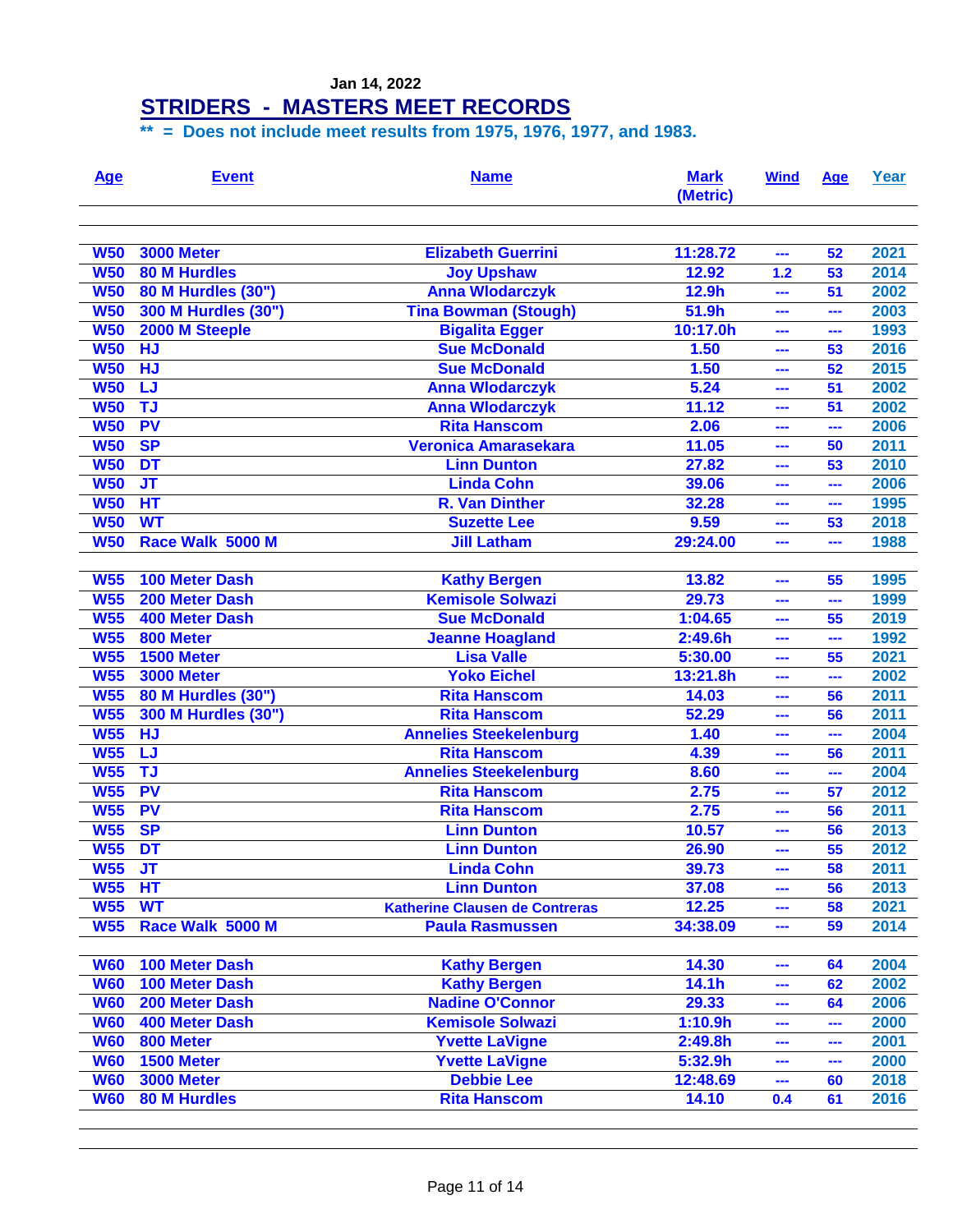#### **STRIDERS - MASTERS MEET RECORDS**

| <b>Age</b>               | <b>Event</b>                            | <b>Name</b>                                    | <b>Mark</b><br>(Metric) | <b>Wind</b> | Age      | Year |
|--------------------------|-----------------------------------------|------------------------------------------------|-------------------------|-------------|----------|------|
| <b>W60</b>               | <b>300 M Hurdles</b>                    | <b>Karen Maxwell</b>                           | 59.32                   | ---         | 62       | 2021 |
| <b>W60</b>               | <b>HJ</b>                               | <b>Annelies Steekelenburg</b>                  | 1.35                    | ---         | 62       | 2010 |
| <b>W60</b>               | LJ                                      | <b>Kathy Jager</b>                             | 3.96                    | ---         | ---      | 2006 |
| <b>W60</b>               | <b>TJ</b>                               | <b>Linda Cohn</b>                              | 7.90                    | 1.0         | 60       | 2013 |
| <b>W60</b>               | <b>PV</b>                               | <b>Nadine O'Connor</b>                         | 2.90                    | ---         | 64       | 2006 |
| <b>W60</b>               | <b>SP</b>                               | <b>Joan Stratton</b>                           | 9.79                    | ---         | 61       | 2013 |
| <b>W60</b>               | DT                                      | <b>Linda Cohn</b>                              | 24.90                   | ---         | 61       | 2014 |
| <b>W60</b>               | $J$ T                                   | <b>Linda Cohn</b>                              | 38.96                   | ---         | 60       | 2013 |
| <b>W60</b>               | HT                                      | <b>Joan Stratton</b>                           | 33.89                   | ---         | 61       | 2013 |
| <b>W60</b>               | <b>WT</b>                               | <b>Linn Dunton</b>                             | 13.02                   | ---         | 61       | 2018 |
| <b>W60</b>               | Race Walk 5000 M                        | <b>Wendy Clark</b>                             | 33:53.35                | ---         | 60       | 2014 |
|                          | <b>100 Meter Dash</b>                   |                                                | 14.71                   |             |          | 2005 |
| <b>W65</b><br><b>W65</b> |                                         | <b>Kathy Bergen</b><br><b>Nadine O'Connor</b>  |                         | ---         | 65<br>65 | 2007 |
| <b>W65</b>               | 200 Meter Dash<br><b>400 Meter Dash</b> | <b>Jeanne Daprano</b>                          | 29.87<br>1:22.18        | ---         | ---      | 2006 |
| <b>W65</b>               | 800 Meter                               | <b>Sumi Onodera-Leonard</b>                    | 3:31.8h                 | ---<br>---  | ---      | 1994 |
| <b>W65</b>               | 1500 Meter                              |                                                | 6:36.87                 | ---         | ---      | 2006 |
| <b>W65</b>               | <b>80 M Hurdles</b>                     | <b>Jeanne Daprano</b><br><b>Johnnye Valien</b> | 20.0h                   | ---         | ---      | 1994 |
| <b>W65</b>               | <b>300 M Hurdles</b>                    | <b>Tina Bowman</b>                             | 1:08.20                 | ---         | 68       | 2021 |
| <b>W65</b>               | <b>HJ</b>                               | <b>Kathy Bergen</b>                            | 1.35                    | ---         | 66       | 2006 |
| <b>W65</b>               | LJ                                      | <b>Nadine O'Connor</b>                         | 4.26                    | ---         | 65       | 2007 |
| <b>W65</b>               | <b>TJ</b>                               | <b>Linda Cohn</b>                              | 7.46                    | ---         | 65       | 2018 |
| <b>W65</b>               | <b>PV</b>                               | <b>Nadine O'Connor</b>                         | 3.13                    | ---         | 67       | 2009 |
| <b>W65</b>               | <b>SP</b>                               | <b>Cherrie Sherrard</b>                        | 9.60                    | ---         | ---      | 2004 |
| <b>W65</b>               | <b>DT</b>                               | <b>Linda Cohn</b>                              | 22.10                   | ---         | 65       | 2018 |
|                          |                                         |                                                |                         |             |          |      |
| <b>W65</b>               | $J$ T                                   | <b>Linda Cohn</b>                              | 34.64                   | ---         | 66       | 2019 |
| <b>W65</b>               | HT                                      | <b>Linda Cohn</b>                              | 18.58                   | ---         | 65       | 2018 |
| <b>W65</b>               | <b>WT</b>                               | <b>Linda Cohn</b>                              | 9.60                    | ---         | 68       | 2021 |
| <b>W65</b>               | Race Walk 5000 M                        | <b>Rose Kash</b>                               | 36:53.00                | ---         | ---      | 1988 |
|                          |                                         |                                                |                         |             |          |      |
| <b>W70</b>               | 100 Meter Dash                          | <b>Kathy Bergen</b>                            | 15.52                   | 1.6         | 74       | 2014 |
| <b>W70</b>               | 200 Meter Dash                          | <b>Magdalena Kuehne</b>                        | 37.7h                   | ---         | $\sim$   | 2002 |
| <b>W70</b>               | 400 Meter Dash                          | <b>Pat Kelly</b>                               | 1:26.09                 | ---         | 71       | 2021 |
| <b>W70</b>               | 800 Meter                               | <b>Jeanne Daprano</b>                          | 3:18.60                 | ---         | 72       | 2009 |
| <b>W70</b>               | 1500 Meter                              | <b>Dorie Smith</b>                             | 8:12.0h                 | ---         | ---      | 2001 |
| <b>W70</b>               | <b>HJ</b>                               | <b>Annelies Steekelenburg</b>                  | 1.22                    | ---         | 71       | 2019 |
| <b>W70</b>               | <b>HJ</b>                               | <b>Annelies Steekelenburg</b>                  | 1.22                    | ---         | 70       | 2018 |
| <b>W70</b>               | <b>PV</b>                               | <b>Nadine O'Connor</b>                         | 2.75                    | ---         | 70       | 2012 |
| <b>W70</b>               | <b>LJ</b>                               | <b>Johnnye Valien</b>                          | 3.07                    | ---         | ---      | 1999 |
| <b>W70</b>               | <b>TJ</b>                               | <b>Magdalena Kuehne</b>                        | 6.50                    | ---         | ---      | 2004 |
| <b>W70</b>               | <b>SP</b>                               | <b>Edith Mendyka</b>                           | 8.48                    | ---         | ---      | 1982 |
| <b>W70</b>               | <b>DT</b>                               | <b>Annelies Steeklenburg</b>                   | 19.98                   | ---         | 70       | 2018 |
| <b>W70</b>               | $J$ T                                   | <b>Kathy Bergen</b>                            | 20.60                   | ---         | 72       | 2012 |
| <b>W70</b>               | Race Walk 5000 M                        | <b>Darlene Backlund</b>                        | 36:59.12                | ---         | 71       | 2017 |
|                          |                                         |                                                |                         |             |          |      |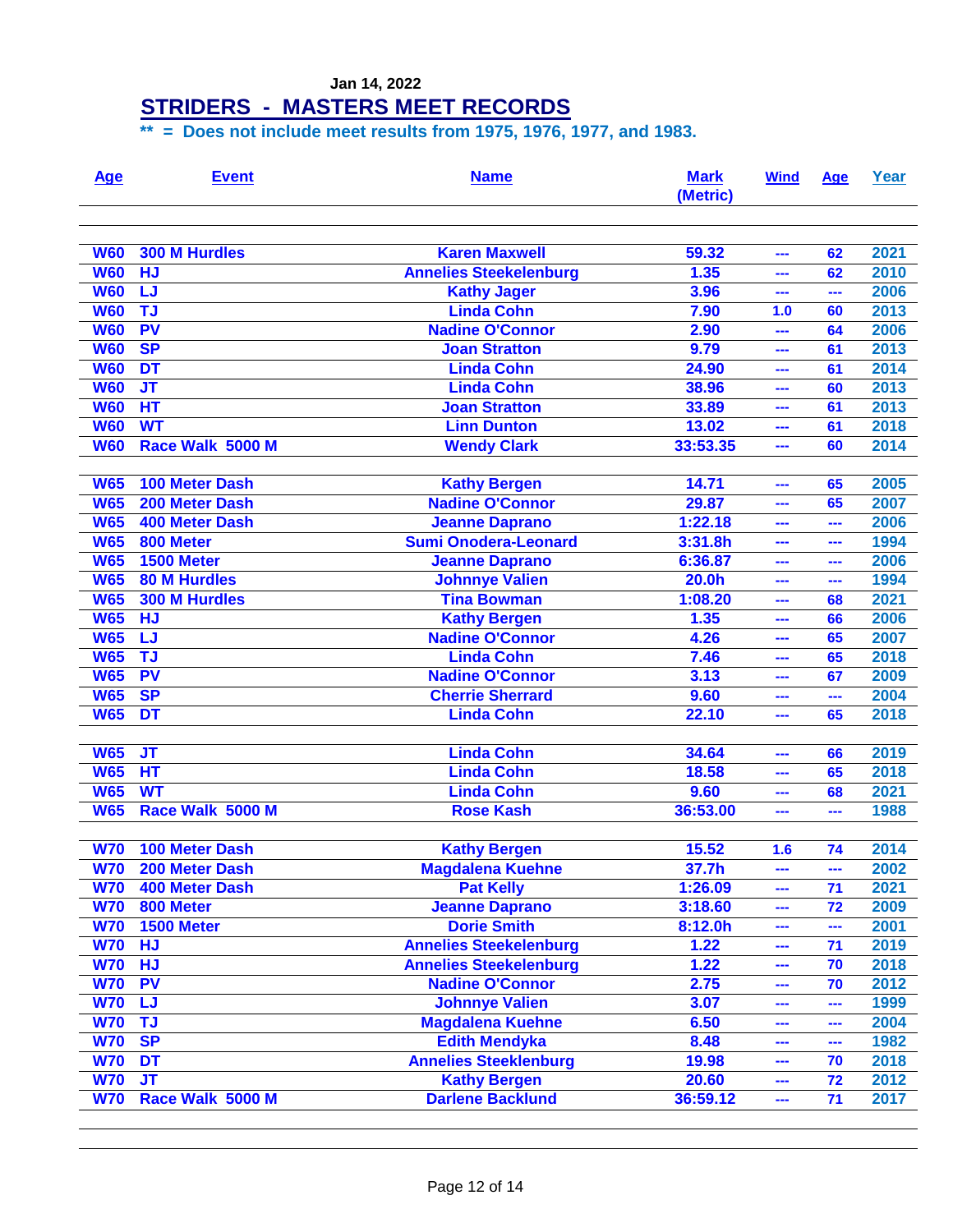| <b>Age</b> | <b>Event</b>          | <b>Name</b>                | <b>Mark</b><br>(Metric) | <b>Wind</b> | Age | Year |
|------------|-----------------------|----------------------------|-------------------------|-------------|-----|------|
| <b>W75</b> | <b>100 Meter Dash</b> | <b>Kathy Bergen</b>        | 16.41                   | 1.9         | 79  | 2019 |
| <b>W75</b> | 200 Meter Dash        | <b>Magdelena Kuehne</b>    | 46.32                   | 2.6         | 78  | 2009 |
| <b>W75</b> | 1500 Meter            | <b>Dorothy Stotsenberg</b> | 9:36.8h                 |             | --- | 1989 |
| <b>W75</b> | <b>HJ</b>             | <b>Kathy Bergen</b>        | 1.21                    |             | 75  | 2015 |
| <b>W75</b> | LJ                    | <b>Magdalena Kuehne</b>    | 2.74                    | 2.0         | 78  | 2009 |
| <b>W75</b> | TJ                    | <b>Magdelena Kuehne</b>    | 6.21                    | ---         | 77  | 2008 |
| <b>W75</b> | <b>SP</b>             | <b>Edith Mendyka</b>       | 7.78                    |             | --- | 1986 |
| <b>W75</b> | DT                    | <b>Kathy Bergen</b>        | 20.76                   |             | 75  | 2015 |
| <b>W75</b> | $J$ T                 | <b>Edith Mendyka</b>       | 20.72                   |             | --- | 1986 |
| <b>W75</b> | Race Walk 5000 M      | <b>Carol Dyar</b>          | 37:35.71                |             | 75  | 2018 |
|            |                       |                            |                         |             |     |      |
| <b>W80</b> | <b>100 Meter Dash</b> | <b>Kathy Bergen</b>        | 16.26                   | 0.7         | 81  | 2021 |
| <b>W80</b> | 200 Meter Dash        | <b>Kathy Bergen</b>        | 35.34                   | 1.5         | 81  | 2021 |
| <b>W80</b> | 400 Meter Dash        | <b>Lois Edds</b>           | 2:17.0h                 | ---         | --- | 2001 |
| <b>W80</b> | 800 Meter             | <b>Gerry Davidson</b>      | 4:15.9h                 | ---         | 80  | 2001 |
| <b>W80</b> | <b>1500 Meter</b>     | <b>Gerry Davidson</b>      | 8:34.0h                 |             | 80  | 2001 |
| <b>W80</b> | <b>5,000 Meter</b>    | <b>Mary Ames</b>           | 40:05.0h                |             | --- | 1987 |
| <b>W80</b> | <b>HJ</b>             | <b>Kathy Bergen</b>        | 1.10                    |             | 81  | 2021 |
| <b>W80</b> | IJ                    | Magdalena Kuehne           | 2.62                    |             | 80  | 2011 |
| <b>W80</b> | <b>TJ</b>             | <b>Magdelena Kuehne</b>    | 5.68                    | ---         | 80  | 2011 |
| <b>W80</b> | <b>SP</b>             | <b>Johnnye Valien</b>      | 5.90                    | ---         | --- | 2006 |
| <b>W80</b> | <b>DT</b>             | <b>Johnnye Valien</b>      | 12.77                   | ---         | --- | 2006 |
| <b>W80</b> | <b>JT</b>             | <b>Johnnye Valien</b>      | 14.20                   | ---         | --- | 2006 |
|            |                       |                            |                         |             |     |      |
| <b>W85</b> | <b>100 Meter Dash</b> | <b>Johnnye Valien</b>      | 24.10                   | ---         | 85  | 2011 |
| <b>W85</b> | 200 Meter Dash        | <b>Gerry Davidson</b>      | 62.32                   | ---         | 86  | 2007 |
| <b>W85</b> | <b>400 Meter Dash</b> | <b>Gerry Davidson</b>      | 2:17.79                 | ---         | 85  | 2006 |
| <b>W85</b> | <b>3000 Meter</b>     | <b>Gerry Davidson</b>      | 24:00.33                | ---         | 85  | 2006 |
| <b>W85</b> | <b>TJ</b>             | <b>Johnnye Valien</b>      | 4.10                    | ---         | 85  | 2011 |
| <b>W85</b> | <b>SP</b>             | <b>Johnnye Valien</b>      | 5.45                    | ---         | 86  | 2012 |
| <b>W85</b> | $J$ T                 | <b>Johnnye Valien</b>      | 13.10                   |             | 85  | 2011 |